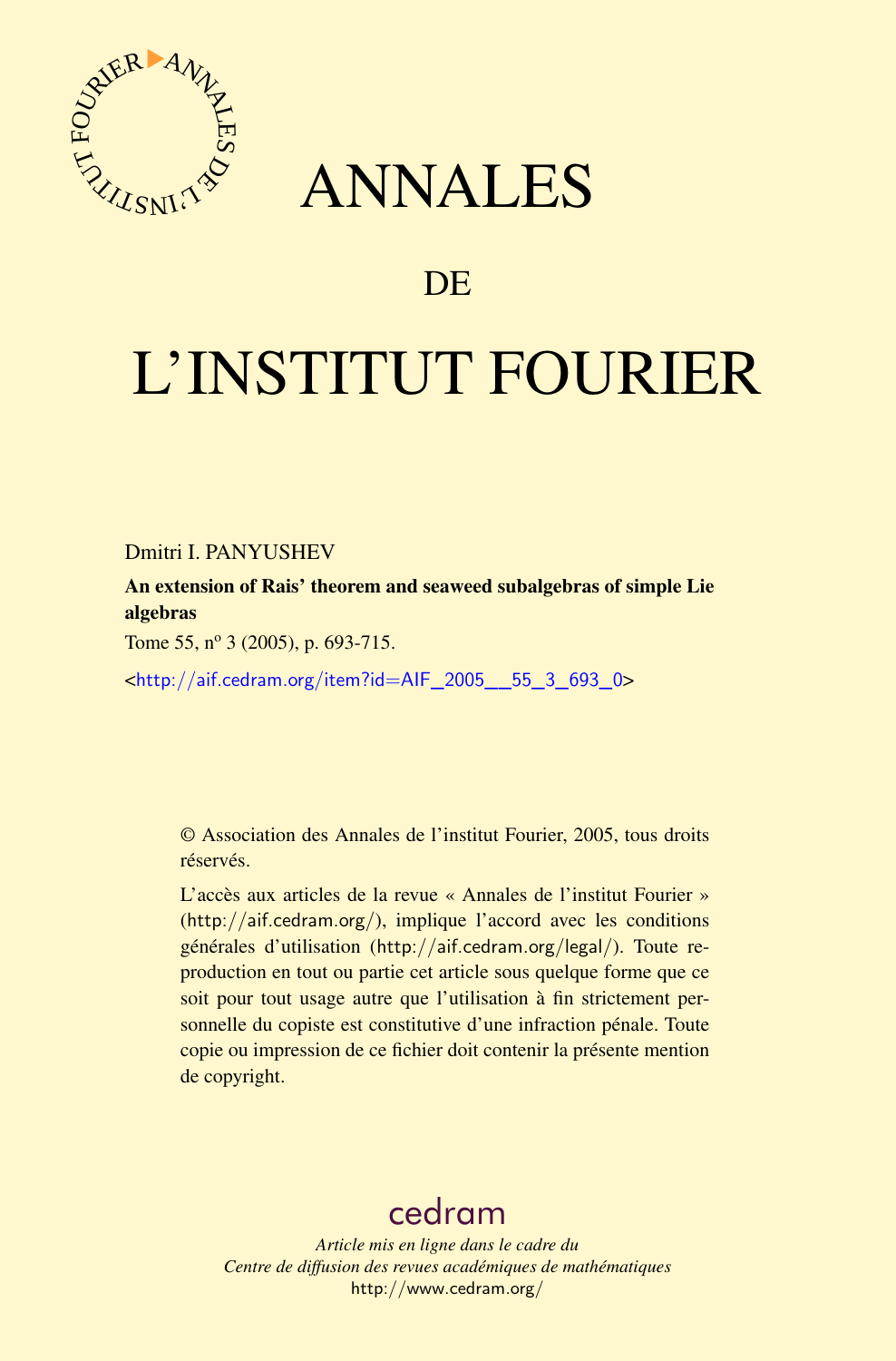## **AN EXTENSION OF RAÏS' THEOREM AND SEAWEED SUBALGEBRAS OF SIMPLE LIE ALGEBRAS**

**by Dmitri I. PANYUSHEV (\*)**

The ground field  $\Bbbk$  is algebraically closed and of characteristic zero. Let q be a Lie algebra over k and  $\xi \in \mathfrak{q}^*$ . Let  $\mathfrak{q}_{\xi}$  denote the stationary subalgebra of  $\xi$  in the coadjoint representation of  $\mathfrak{q}$ . In other words,  $\mathfrak{q}_{\xi} = \{x \in \mathfrak{q} \mid \xi([x,y]) = 0, \forall y \in \mathfrak{q}\}.$  The *index* of  $\mathfrak{q}$ , denoted ind  $\mathfrak{q}$ , is defined by

$$
\operatorname{ind} \mathfrak{q} = \min_{\xi \in \mathfrak{q}^*} \operatorname{dim} \mathfrak{q}_{\xi}.
$$

If q is an algebraic Lie algebra and *Q* is an algebraic group with Lie algebra q, then ind q equals the transcendence degree of the field of *Q*-invariant rational functions on q<sup>∗</sup>. If q is reductive, then q and q<sup>∗</sup> are isomorphic as q-modules and hence ind  $q = \text{rk } q$ . It is an important invariant-theoretic problem to study the index and, more generally, the coadjoint representation for non-reductive Lie algebras.

A very interesting class of not necessarily reductive Lie algebras consists of the so-called seaweed subalgebras of reductive Lie algebras. This class includes both parabolic and Levi subalgebras, see Section 3 for the details. Combinatorial formulae for the index of seaweed subalgebras in gl*<sup>n</sup>* are obtained in [5]. It seems, however, that the proof of the main result in [5] is not quite convincing. In [8], we studied seaweed subalgebras of classical simple Lie algebras. We obtained convenient inductive formulae for the index that always apply in case of  $\mathfrak{sl}_n$  and  $\mathfrak{sp}_{2n}$ , and sometimes work for  $\mathfrak{so}_n$ . Then some complementary results in the orthogonal case were obtained by Dvorsky [6]. One of the goals of this paper is to show

<sup>(\*)</sup> This research was supported in part by CRDF Grant no. RM1-2543-MO-03.

*Keywords :* Field of invariants, generic stabiliser, simple Lie algebra, seaweed subalgebra.

*Math. classification :* 17B20, 17B70, 14L30.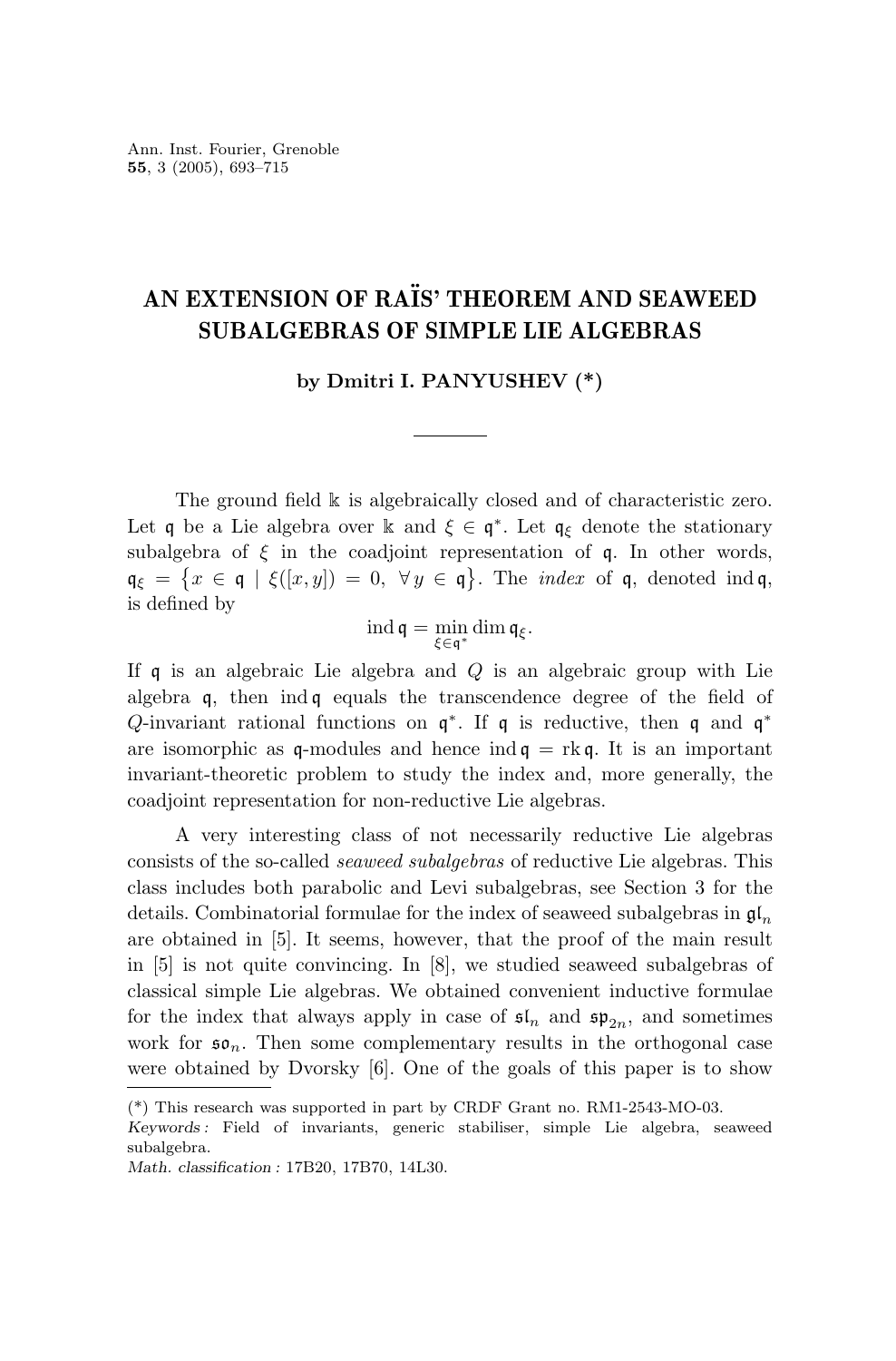that inductive constructions from [8] allow, in fact, to obtain much stronger results.

We begin with a general result which concerns N-graded Lie algebras with at most three summands. Let  $\mathfrak{h} = \mathfrak{h}(0) \oplus \mathfrak{h}(1) \oplus \mathfrak{h}(2)$  be such a Lie algebra. It is shown that under certain constraints there is a subalgebra  $\mathfrak{q} \subset \mathfrak{h}(0)$  such that: (a)  $\mathbb{k}(\mathfrak{h}^*)^H$  is naturally isomorphic to  $\mathbb{k}(\mathfrak{q}^*)^Q$ , and (b) if the action  $(Q: \mathfrak{q}^*)$  has a generic stabliser, then so does  $(H: \mathfrak{h}^*)$ , and these generic stabilisers are equal. Here *H* and *Q* are connected groups with Lie algebras h and q, respectively. This can be regarded as an extension of Raïs' theorem on the index of semi-direct products [10]. (See Section 2 for the details.) Actually, an N-grading of a Lie algebra sometimes allows us to prove that the coadjoint representation has no regular invariants. And we prove that this is always the case for parabolic subalgebras of semisimple Lie algebras. This curious fact seems to have not been observed before.

Using the result on gradings with at most three summands, we show that, for series  $\mathfrak{sl}_n$  and  $\mathfrak{sp}_{2n}$ , the coadjoint representation of any seaweed subalgebra possesses some properties, similar to those of the adjoint representation in the reductive case. That is, if  $\frak{s}$  is an arbitrary seaweed subalgebra of  $\mathfrak{sl}_n$  or  $\mathfrak{sp}_{2n}$  with the corresponding connected group *S*, then

(0.1)   
\n
$$
\begin{cases}\n(i) \text{ the field } \mathbb{k}(\mathfrak{s}^*)^S \text{ is rational (i.e., is a purely transcendental extension of } \mathbb{k});\\
(ii) \text{ the representation } (S: \mathfrak{s}^*) \text{ has a generic stabiliser whose identity component is a torus.}\n\end{cases}
$$

The proofs are based on the fact that, for the classical series, any seaweed subalgebra admits a suitable N-grading with at most three summands. For  $\mathfrak{sl}_n$  and  $\mathfrak{sp}_{2n}$ , this grading always satisfies the necessary constraints, and we can argue by induction on *n*. Unfortunately, this is not always the case for  $\mathfrak{so}_n$ , so that we have only partial results in the orthogonal case. In fact, there is an example of a parabolic subalgebra of  $\mathfrak{so}_8$  such that its coadjoint representation has no generic stabiliser [12, Sect. 3]. Our results for  $\mathfrak{sl}_n$ (resp.  $\mathfrak{sp}_{2n}$  and  $\mathfrak{so}_n$ ) are given in Section 4 (resp. Section 5). Actually, our theorem on 3-term gradings applies not only to classical Lie algebras. One can present a number of other cases, where it works and yields the answer similar to Equation  $(0.1)$ . A couple of examples of such sort is given for the exceptional algebra of type  $\mathbf{F}_4$ . Motivated by all these examples, we conjecture that the field of invariants of any seaweed subalgebra is always rational and if a generic stabiliser exists, then its identity component is necessarily a torus.

ANNALES DE L'INSTITUT FOURIER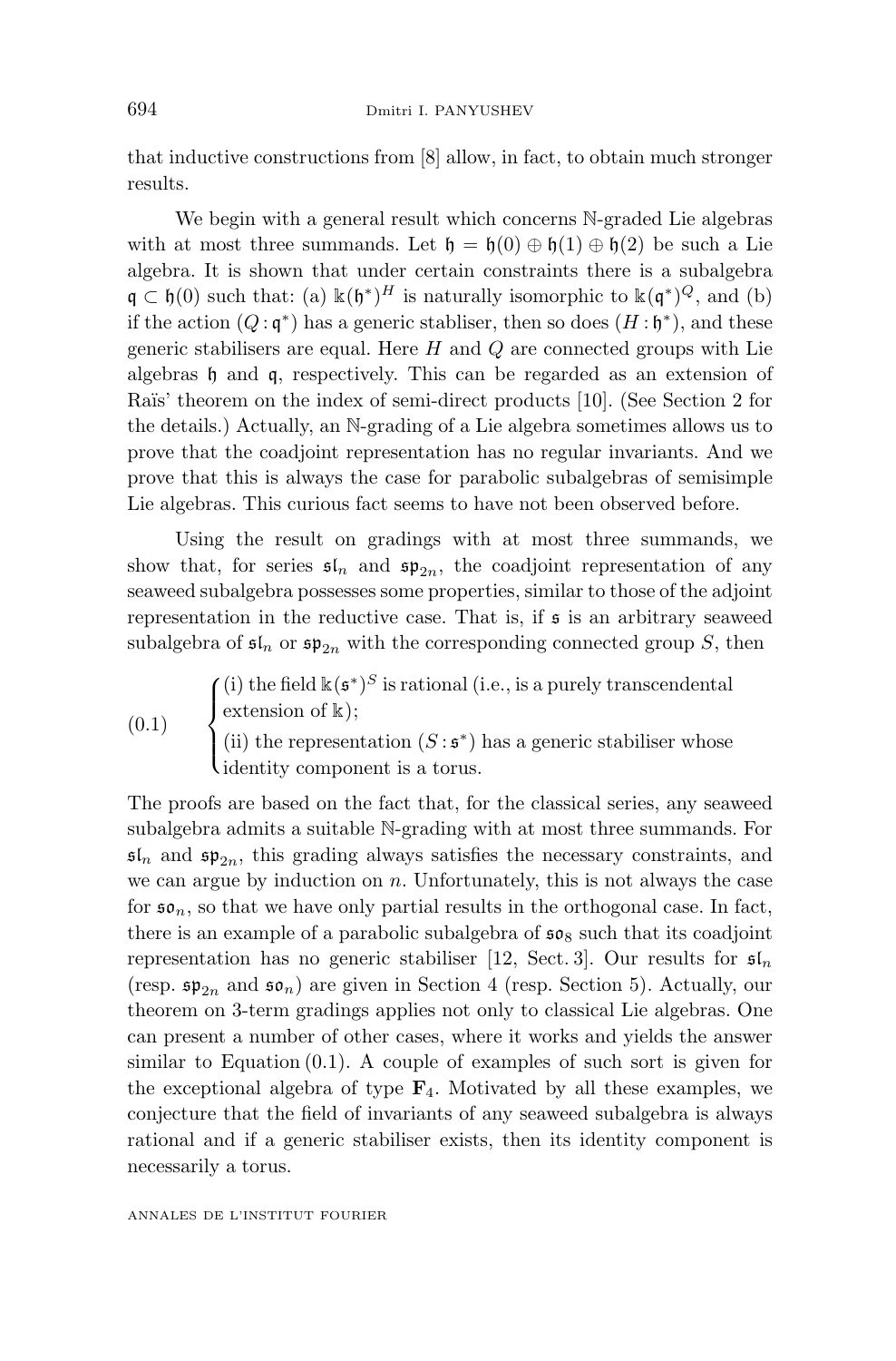In Section 6, we show that our general affirmative results for  $\mathfrak{sl}_n$ and  $\mathfrak{sp}_{2n}$  are, in a sense, the best possible. For any simple g such that the highest root,  $\theta$ , is fundamental, we give a uniform description of a parabolic subalgebra such that its coadjoint representation has no generic stabiliser. Let  $\alpha$  be the unique simple root that is not orthogonal to  $\theta$ . Then we take p to be the minimal parabolic subalgebra corresponding to  $\alpha$ . Our proof is based on some curious relations between  $\alpha$  and the *canonical string* of strongly orthogonal positive roots (alias: Kostant's cascade construction). For  $\mathfrak{so}_8$ , we recover the above-mentioned example from [12]. Finally, we recall that the highest root is fundamental if and only if  $\mathfrak g$  is neither  $\mathfrak s$ <sup>[n</sup> nor  $\mathfrak{sp}_{2n}$ .

*Acknowledgements.* — Some results presented here were obtained during my visit to the Institut Fourier (Grenoble) in February 2002. I would like thank Michel Brion for some interesting remarks after my talk there. Thanks are also due to the anonymous referee for several useful suggestions. The paper was finished during my stay at the Max-Planck-Institut für Mathematik (Bonn) in August 2004.

#### 1. Invariant-theoretic preliminaries.

Algebraic groups are denoted by capital latin letters and their Lie algebras are denoted by the corresponding lower-case gothic letters.

If an affine algebraic group *H* acts regularly on an algebraic variety *X*, then  $H_x$  stands for the stabiliser of  $x \in X$ . Similarly, the stationary subalgebra of x in  $\mathfrak{h} = \text{Lie } H$  is denoted by  $\mathfrak{h}_x$ . We say that the action  $(H: X)$  has a generic stabiliser, if there exists a dense open subset  $\Omega \subset X$ such that all stabilisers  $H_{\xi}$ ,  $\xi \in \Omega$ , are conjugate in *H*. Then each of the subgroups  $H_{\xi}$ ,  $\xi \in \Omega$ , is called a generic stabiliser. Similarly, one defines the notion of a *generic stationary subalgebra*, which is a subalgebra of h. Clearly, the existence of a generic stabiliser implies that of a generic stationary subalgebra. That the converse is also true is proved by Richardson [11, §4]. The points in  $\Omega$  are said to be *generic*. The reader is referred to [14, §7] for basic facts on generic stabilisers.

If two actions  $(H_1: X_1)$  and  $(H_2: X_2)$  are given, where  $H_1 \subset H_2$ and  $X_1 \subset X_2$ , then we say that their generic stabilisers are equal, if (a) both generic stabilisers exist and (b) there exist generic points  $x_i \in X_i$  such that  $(H_1)_{x_1} = (H_2)_{x_2}$ .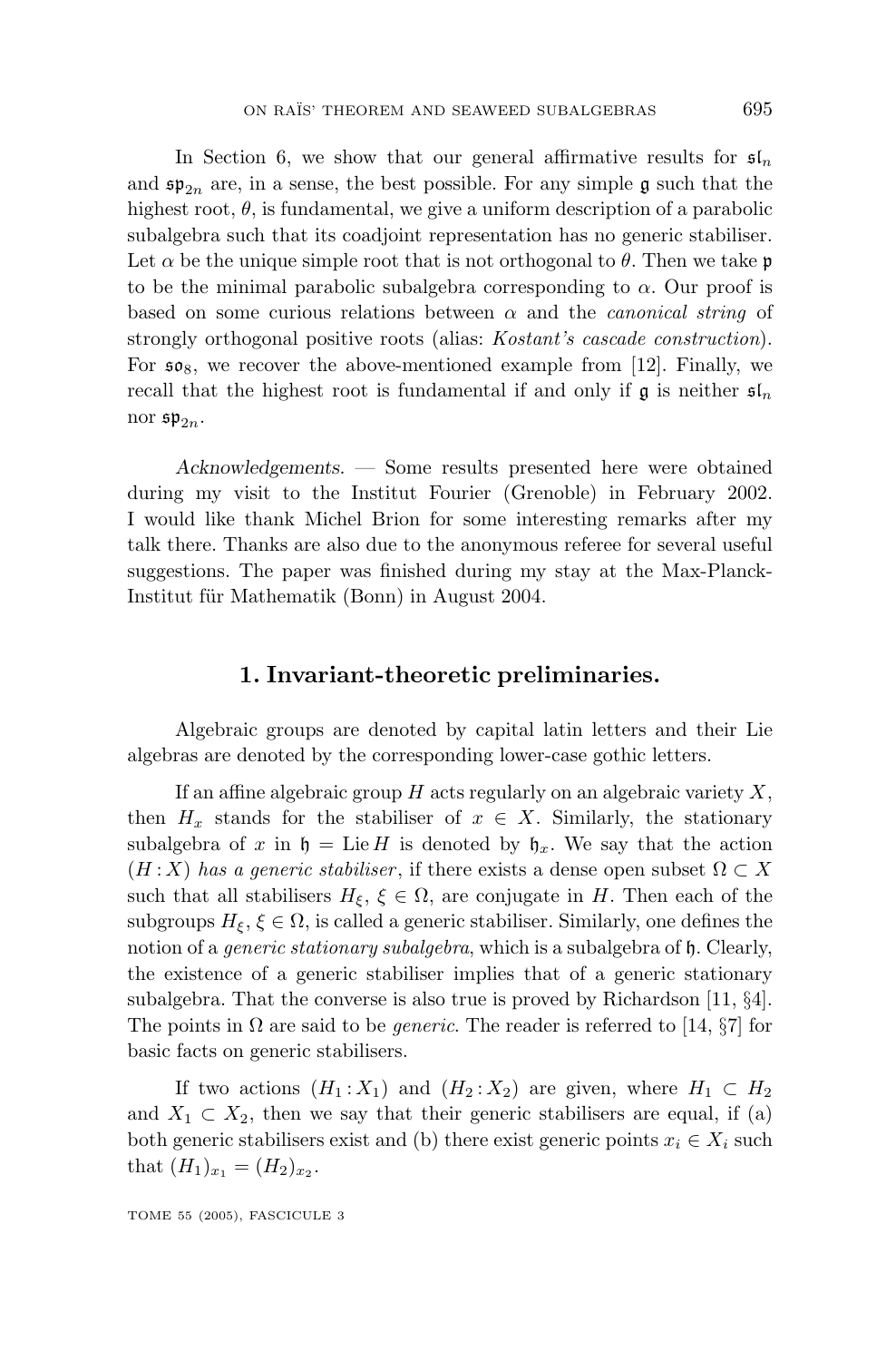Suppose now that *X* is irreducible. Then  $\mathbb{k}(X)^H$  stands for the field of rational *H*-invariants on *X*. A celebrated theorem of M. Rosenlicht says that there is a dense open *H*-stable subset  $\Omega \subset X$  such that  $\kappa(X)^H$  separates the *H*-orbits in  $\Omega$ , see e.g. [14, 2.3]. In particular,  $\operatorname{trdeg}$   $\mathbb{K}(X)^H = \dim X - \max \dim_{x \in X} H \cdot x$ .

#### **2. On the coadjoint representation of some** N**-graded Lie algebras.**

Let  $\mathfrak h$  be an algebraic Lie algebra. Assume that it has an N-grading of the form  $\mathfrak{h} = \mathfrak{h}(0) \oplus \mathfrak{h}(1) \oplus \mathfrak{h}(2)$ . We also say that  $\mathfrak{h}$  has a 3-term structure. Clearly,  $h(1) \oplus h(2)$  is a nilpotent Lie algebra. Therefore the algebraicity of h is equivalent to that of  $h(0)$ . Let  $H(0)$  be a connected algebraic group with Lie algebra  $\mathfrak{h}(0)$ . Then  $H = H(0) \rtimes \exp(\mathfrak{h}(1) \oplus \mathfrak{h}(2))$  is a connected group with Lie algebra  $\mathfrak{h}$ . The subspaces  $\mathfrak{h}(i)$  are  $H(0)$ -stable and the decomposition  $\mathfrak{h}^* = \mathfrak{h}(0)^* \oplus \mathfrak{h}(1)^* \oplus \mathfrak{h}(2)^*$  is therefore  $H(0)$ -invariant, too. More precisely, the coadjoint representation of h, denoted ad∗, satisfies the relation ad<sup>\*</sup>( $\mathfrak{h}(i)$ ) ·  $\mathfrak{h}(j)$ <sup>\*</sup> ⊂  $\mathfrak{h}(j-i)$ <sup>\*</sup>.

- $(\Diamond_1)$  *H*(0) has an open orbit in  $\mathfrak{h}(2)^*$ , say  $\mathcal{O}$ ;
- ( $\Diamond$ <sub>2</sub>) if  $\xi \in \mathcal{O}$ , then  $H_{\xi} \subset H(0) \rtimes \exp(\mathfrak{h}(2))$ . In particular,  $\mathfrak{h}_{\xi} \subset \mathfrak{h}(0) \oplus \mathfrak{h}(2)$ .

In the rest of the section,  $\xi$  is an arbitrary but fixed point in  $\mathcal{O}$ .

THEOREM 2.1. — *Suppose H satisfies conditions*  $(\Diamond_1)$  *and*  $(\Diamond_2)$ *. Then:* 

(i) *There is a natural isomorphism*  $\mathbb{k}(\mathfrak{h}^*)^H \simeq \mathbb{k}(\mathfrak{h}(0)_\xi^*)^{H(0)_\xi}$ .

(ii) Let (f) be the ideal of the union of all divisors in  $\mathfrak{h}(2)^* \setminus \mathcal{O}$ . Then, *regarding f as a function on the whole of* h<sup>∗</sup>, *we have*

$$
\mathbb{k}[\mathfrak{h}^*]^H \subset \mathbb{k}[\mathfrak{h}(0)_{\xi}^*]^{H(0)_{\xi}} \subset \mathbb{k}[\mathfrak{h}_{(f)}^*]^H.
$$

 $(Here \; \mathfrak{h}_{(f)}^* = \{x \in \mathfrak{h}^* \; | \; f(x) \neq 0\}$ .) In particular, if  $\mathfrak{h}(2)^* \setminus \mathcal{O}$  does not *contain divisors, then*  $\mathbb{k}[{\mathfrak{h}}^*]^H \simeq \mathbb{k}[{\mathfrak{h}}(0)_{\xi}^*]^H^{(0)}$ *ε*.

(iii) *If the action*  $(H(0)_{\xi}; \mathfrak{h}(0)_{\xi}^{*})$  *has a generic stabiliser, then so does* (*H* : h<sup>∗</sup>), *and these generic stabilisers are equal.*

*Proof.* — Our plan is to construct a section  $\mathfrak{S} \subset \mathfrak{h}^*$  and a subgroup  $\overline{H} \subset H$ , acting on **G**, such that  $\mathbb{k}(\mathfrak{h}^*)^H \simeq \mathbb{k}(\mathfrak{S})^{\overline{H}} \simeq \mathbb{k}(\mathfrak{h}(0)_\xi^*)^{H(0)_\xi}$  and  $\Bbbk[\mathfrak{S}]^{\bar{H}} \simeq \Bbbk[\mathfrak{h}(0)_{\xi}^{*}]^{H(0)_{\xi}}$ . Recall that  $\mathcal{O} = H(0) \cdot \xi$ .

ANNALES DE L'INSTITUT FOURIER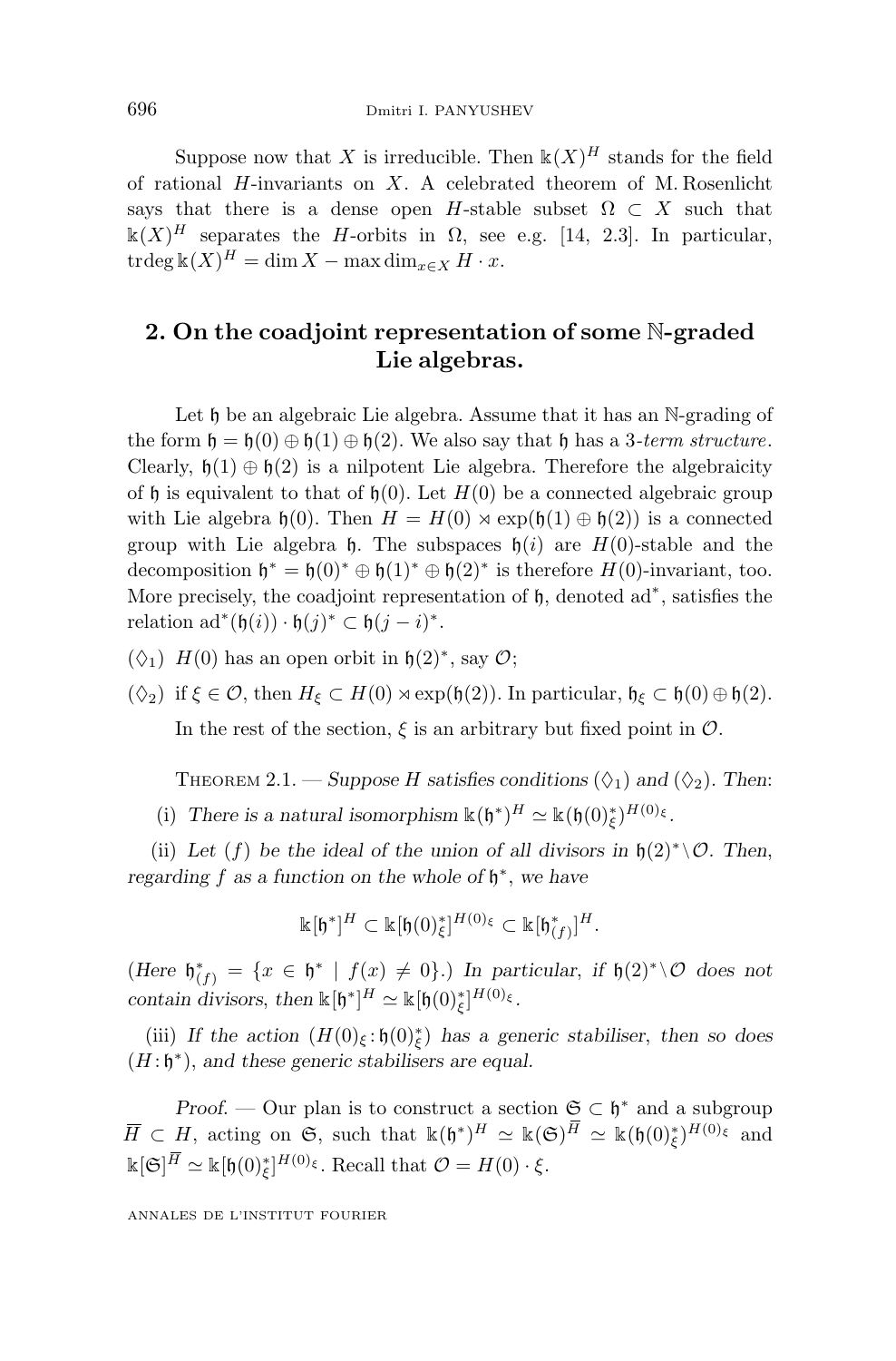1) Set  $S = {\xi} \times \mathfrak{h}(0)^*$  and  $\overline{H} = H(0)_{\xi} \rtimes \exp \mathfrak{h}(2) \subset H$ . Then S is an affine subspace in  $\mathfrak{h}^*$  and clearly it is  $\overline{H}$ -stable. Condition ( $\Diamond_2$ ) and a simple computation show that

(2*.*2) *H* · *η* ∩ S = *H* · *η,*

$$
(2.3) \t\t\t H \cdot \eta = \overline{H} \cdot \eta,
$$

for any  $\eta \in \mathcal{S}$ . Furthermore,

(2.4) 
$$
H \cdot S = \mathcal{O} \times (\mathfrak{h}(1)^* \oplus \mathfrak{h}(0)^*).
$$

Since  $H \cdot S$  is dense in  $\mathfrak{h}^*$ , the field  $\mathbb{k}(\mathfrak{h}^*)^H$  is identified with a subfield of  $\kappa(\mathcal{S})^{\overline{H}}$ . It then follows from Equation 2.2 and Rosenlicht's theorem that actually

(2.5) 
$$
\mathbb{k}(\mathfrak{h}^*)^H \simeq \mathbb{k}(\mathcal{S})^H.
$$

2) Again, since  $H \cdot S$  is dense in  $\mathfrak{h}^*$ , the restriction homomorphism  $\Bbbk[\mathfrak{h}^*]^H \to \Bbbk[\mathcal{S}]^H$ ,  $f \mapsto f|_{\mathcal{S}}$ , is injective. Therefore  $\Bbbk[\mathfrak{h}^*]^H$  is identified with a subalgebra of  $\kappa[\mathcal{S}]^H$ . Notice that  $H \cdot \mathcal{S}$  is open in  $\mathfrak{h}^*$ , and the complement  $\mathfrak{h}^* \setminus H \cdot \mathcal{S}$  contains a divisor if and only if  $\mathfrak{h}(2)^* \setminus \mathcal{O}$  does. If  $g \in \mathbb{k}[\mathcal{S}]^H$ , then, in view of Equation (2.5), it extends to a rational function, say  $\hat{g}$ , on the whole of  $\mathfrak{h}^*$ . Consider the natural map  $\psi: H \times S \to H \cdot S \subset \mathfrak{h}^*$ . It easily follows from Equations (2.2) and (2.3) that the irreducible components of all fibres of  $\psi$  have the same dimension, namely, dim  $\overline{H}$ . Therefore  $\psi$  is open. It is easily seen that  $\psi^*(\hat{g})(h,\xi) = g(\xi)$ ; that is,  $\psi^*(\hat{g})$  is a regular function on  $H \times S$ . From this and the normality of  $H \cdot S$ , one deduces that  $\hat{g}$ is also regular on  $H \cdot S$ . Because  $\mathfrak{h}^*$  is normal,  $\hat{q}$  may only have poles on divisors in  $\mathfrak{h}^* \backslash H \cdot \mathcal{S}$ . From this we conclude that:

• if  $h(2)^* \setminus \mathcal{O}$  contains divisors, and  $(f)$  is the ideal of the union of all divisors, then

(2.6) 
$$
\mathbb{k}[\mathfrak{h}^*]^H \subset \mathbb{k}[\mathcal{S}]^H \subset \mathbb{k}[\mathfrak{h}^*_{(f)}]^H;
$$

• in particular, if  $h(2)^* \setminus \mathcal{O}$  does not contain divisors, then

(2*.*7) k[h<sup>∗</sup>] *<sup>H</sup>* k[S] *H.*

Here we extend f to the whole of  $h^*$  using the natural projection  $h^* \rightarrow h(2)^*$ .

3) Thus, we may forget about *H* and  $\mathfrak{h}^*$  and work only with the  $\overline{H}$ -action on S. As  $N := \exp(\mathfrak{h}(2))$  is a (commutative unipotent) normal subgroup of  $\overline{H}$ , we first understand the structure of *N*-orbits in S. It is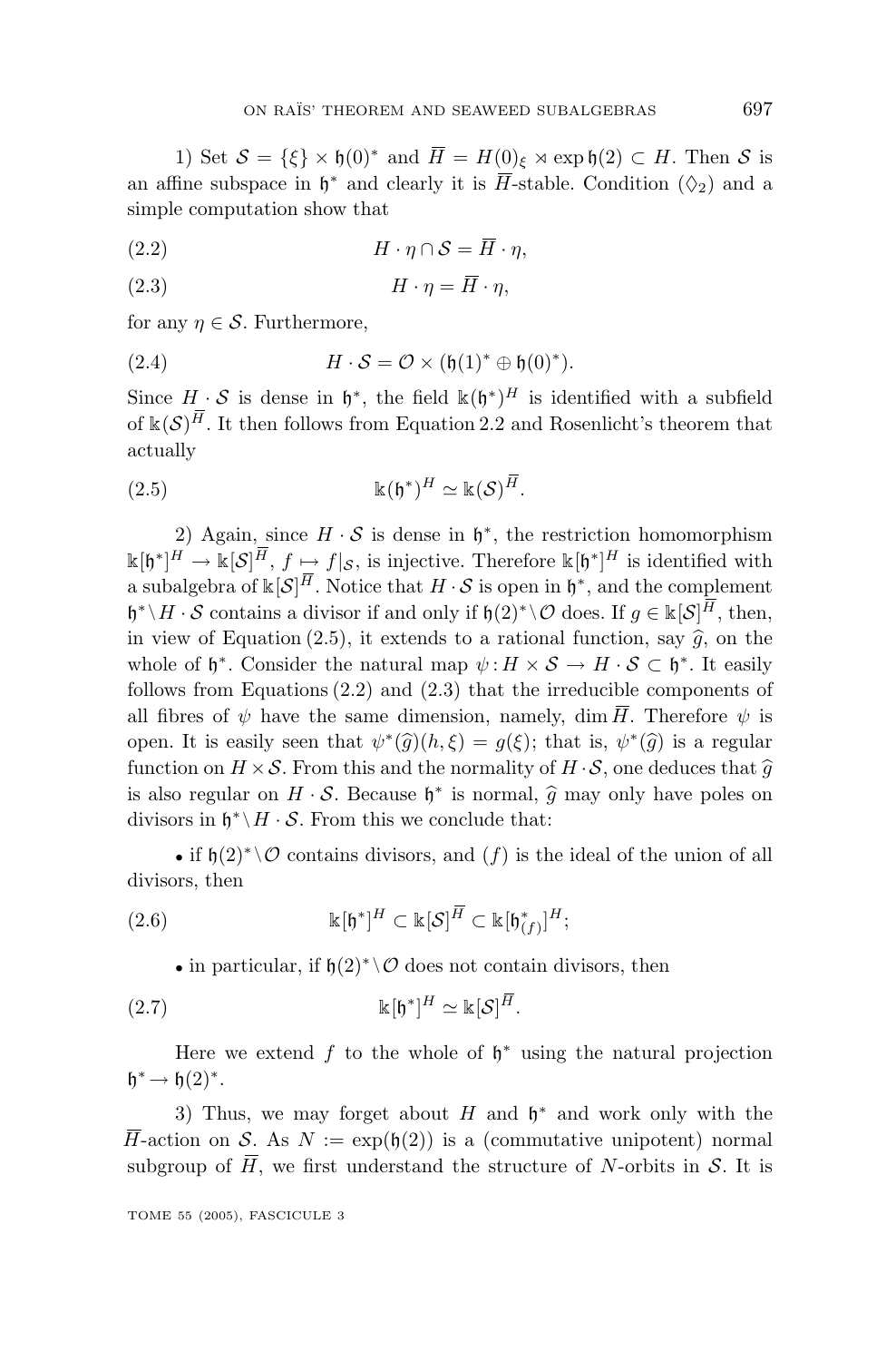easily seen that  $N$  acts as a group of translation and all its orbits in  $S$  have one and the same dimension; i.e., for any  $(\xi, v) \in \mathcal{S}$ , we have

$$
N \cdot (\xi, v) = (\xi, v + ad^*(\mathfrak{h}(2)) \cdot \xi).
$$

Here  $ad^*(\mathfrak{h}(2)) \cdot \xi \subset \mathfrak{h}(0)^*$  and the annihilator of  $ad^*(\mathfrak{h}(2)) \cdot \xi$  in  $\mathfrak{h}(0)$ is  $\mathfrak{h}(0)$ <sub> $\xi$ </sub>. Hence, all *N*-orbits are parallel affine subspaces of dimension  $\dim \mathfrak{h}(0) - \dim \mathfrak{h}(0)_{\xi} = \dim \mathfrak{h}(2)$ . This implies that the mapping

$$
\mathcal{S} = \{\xi\} \times \mathfrak{h}(0)^* \longrightarrow \mathfrak{h}(0)^*/\operatorname{ad}^*(\mathfrak{h}(2)) \cdot \xi \simeq \mathfrak{h}(0)^*_{\xi}
$$

is the geometric quotient for the *N*-action on S. Thus,

(2.8) 
$$
\begin{cases} \mathbb{k}[\mathcal{S}]^{\overline{H}} \simeq (\mathbb{k}[\mathcal{S}]^N)^{H(0)_{\xi}} = \mathbb{k}[\mathfrak{h}(0)_{\xi}^*]^{H(0)_{\xi}},\\ \mathbb{k}(\mathcal{S})^{\overline{H}} \simeq (\mathbb{k}(\mathcal{S})^N)^{H(0)_{\xi}} = \mathbb{k}(\mathfrak{h}(0)_{\xi}^*)^{H(0)_{\xi}}.\end{cases}
$$

Now, combining Equations  $(2.5)$ – $(2.8)$  yields parts (i) and (ii) in the theorem.

4) Suppose *Q* ⊂ *H*(0)<sub>*ξ*</sub> is a generic stabiliser for the *H*(0)<sub>*ξ*</sub>-action on  $\mathfrak{h}(0)_{\xi}^*$ . Then *Q* is also a generic stabiliser for the  $\overline{H}$ -action on *S*, since *N* acts freely on S. Indeed, let  $\eta \in \mathfrak{h}(0)^*$  and  $\overline{\eta} \in \mathfrak{h}(0)^*/\text{ad}^*(\mathfrak{h}(2)) \cdot \xi$ . If the stabiliser in  $H(0)$ <sub>*ξ*</sub> of  $\bar{\eta}$  equals *Q*, then the stabiliser in  $\bar{H}$  of  $(\xi, \eta) \in S$ equals *Q* as well.

Finally, it follows from Equations (2.3) and (2.4) that generic stabilisers for  $(\overline{H} : S)$  and  $(H : \mathfrak{h}^*)$  are equal.  $\Box$ 

*Remarks.* — 1) In view of condition  $(\Diamond_1)$ , the polynomial  $f \in \mathbb{k}[\mathfrak{h}(2)^*]$ cannot be  $H(0)$ -invariant. It is a semi-invariant of  $H(0)$  with a non-trivial weight. Its natural extension to the whole of h<sup>∗</sup> is a semi-invariant of *H*.

2) The group  $H(0)$ <sub>ξ</sub> can be disconnected.

3) In [8, Prop. 1.5], we obtained a formula for the index of algebras with 3-term structure satisfying condition  $(\Diamond_2)$  for generic points of  $\mathfrak{h}(2)^*$ . With the presence of condition  $(\Diamond_1)$ , that formula simplifies to the equality ind  $\mathfrak{h} = \text{ind } \mathfrak{h}(0)_{\xi}$ . (Condition  $(\Diamond_1)$  was not considered there.) Here, having stronger hypotheses, we proved a stronger result that the corresponding fields of invariants are naturally isomorphic. A relationship between generic stabilisers is also new. Anyway, the point is that, for applications we have in mind, condition  $(\Diamond_1)$  is always satisfied.

The simplest situation, where Theorem 2.1 applies, is that of semidirect product. Let *Q* be a connected algebraic group with Lie algebra q.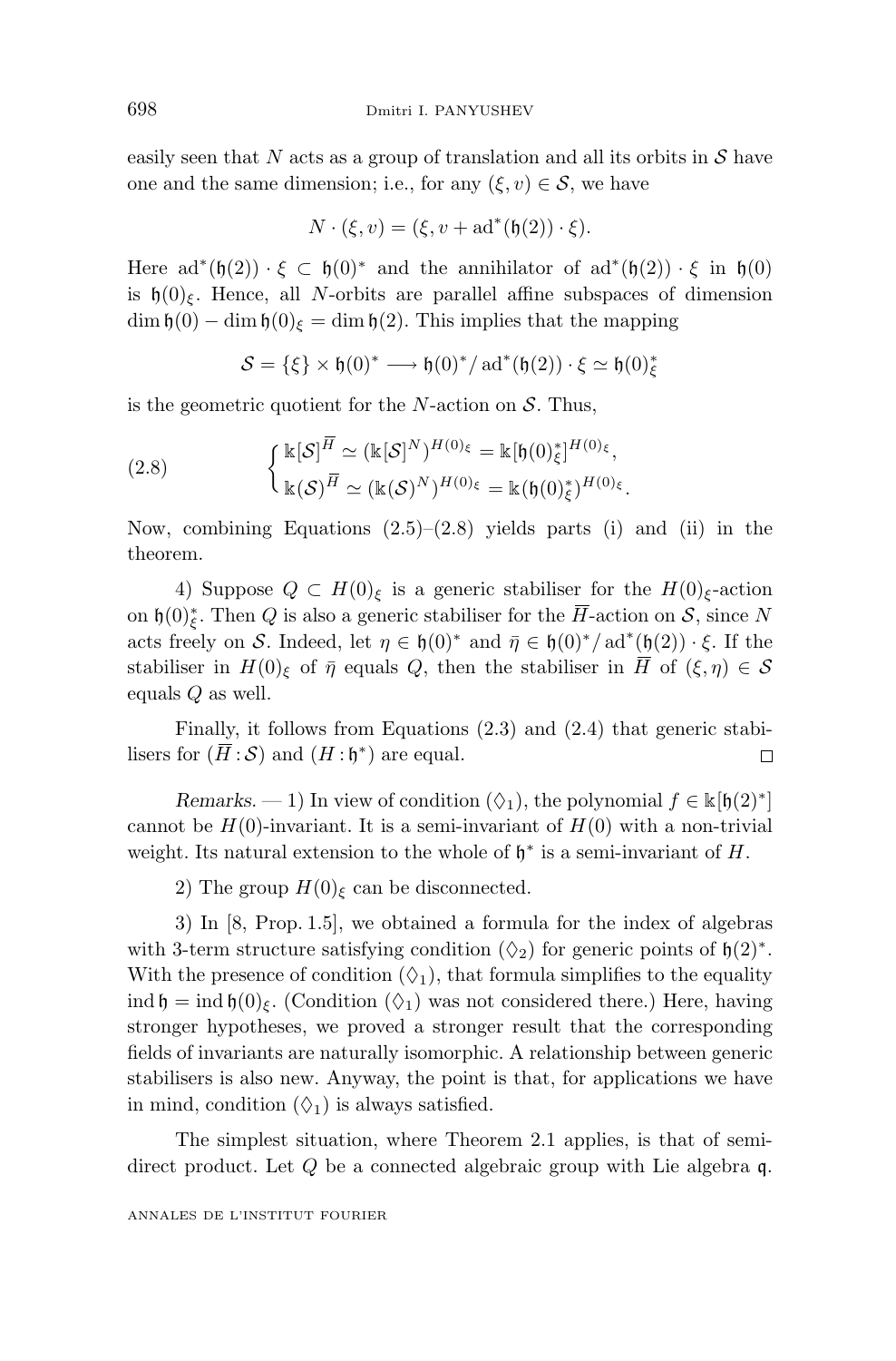If  $\rho: Q \to GL(V)$  is a finite-dimensional representation of *Q*, then we denote the corresponding representation of q by the same letter.

The linear space  $q \times V$  has a natural structure of Lie algebra, with bracket [*.,.*] <sup>∼</sup> defined by the equality

$$
[(s_1, v_1), (s_2, v_2)]^{\sim} = ([s_1, s_2], \rho(s_1)v_2 - \rho(s_2)v_1).
$$

The resulting Lie algebra is denoted by  $\mathfrak{s} = \mathfrak{q} \rtimes_{\rho} V$ . It is a semi-direct product of q and an Abelian ideal *V*. It is a particular case of N-graded Lie algebras considered above. Namely, we have here  $\mathfrak{h}(0) = \mathfrak{q}$ ,  $\mathfrak{h}(1) = 0$ , and  $h(2) = V$ . Since condition  $(\Diamond_2)$  is trivially satisfied here, the following is a straightforward consequence of Theorem 2.1.

COROLLARY 2.9. — Let  $\mathfrak{s} = \mathfrak{q} \rtimes_{\rho} V$  be a semi-direct product as above. *Suppose Q* has an open orbit in  $V^*$ , and  $\xi \in V^*$  is a point in the open *Q-orbit. Then*:

 $(i)$   $\mathbb{K}(\mathfrak{s}^*)^S \simeq \mathbb{K}(\mathfrak{q}_{\xi}^*)^Q \xi$ ;

(ii) *if*  $V^* \setminus Q \cdot \xi$  does not contain divisors, then  $\Bbbk[\mathfrak{s}^*]^S \simeq \Bbbk[\mathfrak{q}^*_{\xi}]^Q \xi$ ;

(iii) *if the the coadjoint representation of*  $Q_{\xi}$  *has a generic stabilizer, then the coadjoint representation of S has*, *and these generic stabilisers are equal.*

There is a famous formula of M. Raïs for the index of semi-direct products [10]. When  $Q$  has an open orbit in  $V^*$ , it amounts to the equality  $\text{trdeg}\,\mathbb{k}(\mathfrak{s}^*)^S = \text{trdeg}\,\mathbb{k}(\mathfrak{q}^*_\xi)^{Q_\xi}$ . Hence Corollary 2.9 (i) can be regarded as a refinement of Raïs' theorem in this situation.

Let  $\mathfrak h$  be an N-graded Lie algebra, i.e.,  $\mathfrak h = \bigoplus_{i=0}^d \mathfrak h(i)$ . We assume that  $\mathfrak{h}_+ := \bigoplus_{i \geq 1} \mathfrak{h}(i) \neq 0$ . Then the group *H* is a semi-direct product of  $H(0)$ and  $H_+ = \exp(\mathfrak{h}_+).$ 

LEMMA 2.10. — *Suppose*  $\mathfrak{h}_+$  *is a faithful*  $\mathfrak{h}(0)$ -module and there is a (*semisimple*) *element*  $x \in \mathfrak{h}(0)$  *such that*  $[x,y] = jy$  *for any j and*  $y \in \mathfrak{h}(j)$ *. Then*  $\kappa[\mathfrak{h}^*]^H = \kappa$ .

*Proof.* — Let  $T_1 \subset H(0)$  be the 1-dimensional torus with Lie algebra kx. Then  $\kappa[\mathfrak{h}^*]^H \subset \kappa[\mathfrak{h}^*]^{T_1} = \kappa[\mathfrak{h}(0)^*]$ . Here  $\kappa[\mathfrak{h}(0)^*]$  is regarded as subalgebra of  $\mathbb{k}[\mathfrak{h}^*]$  using the surjection of *H*-modules  $\mathfrak{h}^* \to \mathfrak{h}(0)^*$ . On the other hand, no functions in  $\kappa[f(0)^*]\&\cosh H_+$ -invariant. Indeed, let  $x_1, \ldots, x_m$  be a basis for  $\mathfrak{h}(0)$  and  $F = F(x_1, \ldots, x_m) \in \mathbb{k}[\mathfrak{h}(0)^*].$ 

TOME 55 (2005), FASCICULE 3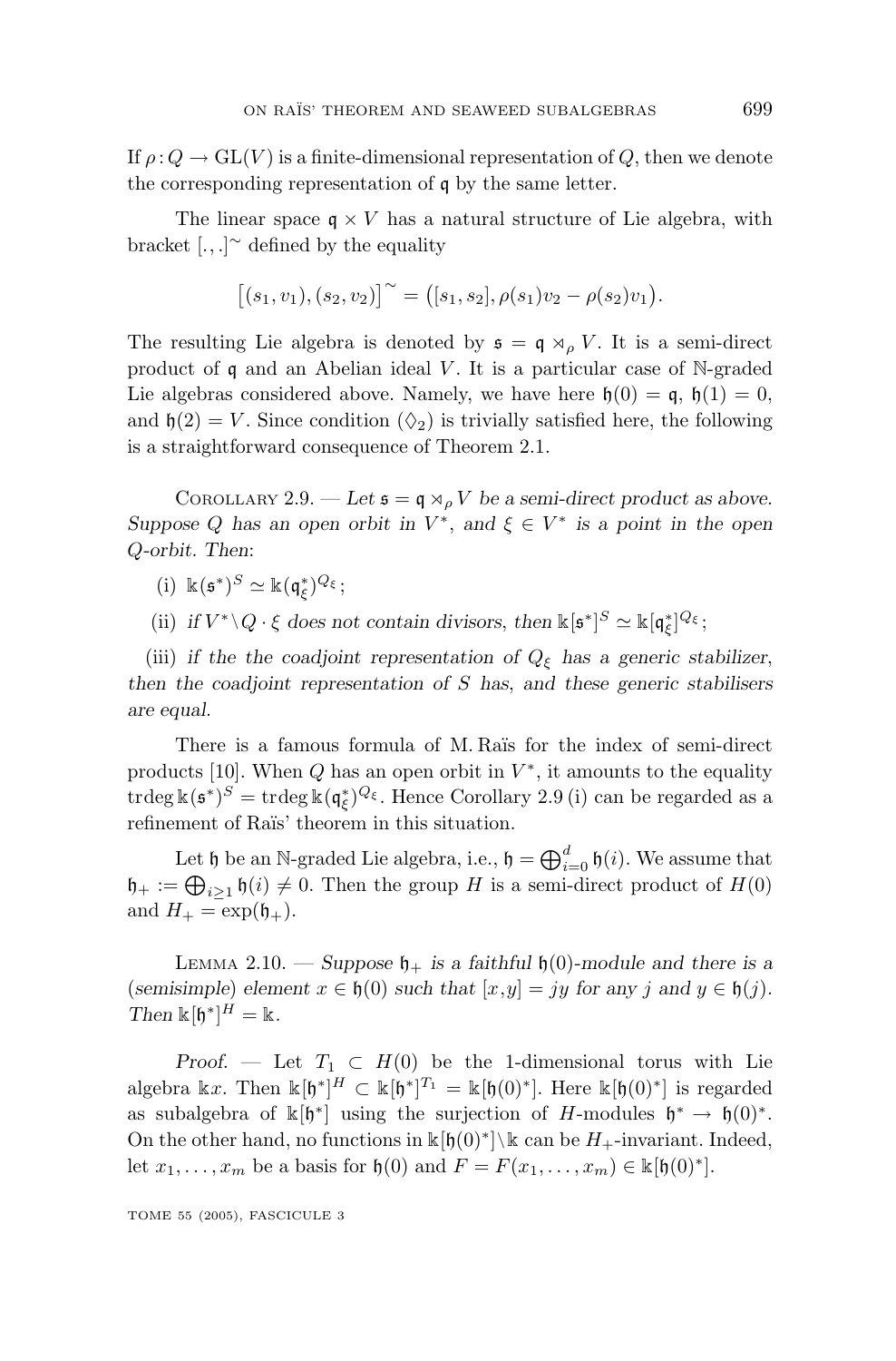For any  $y \in \mathfrak{h}_+$  and  $t \in \mathbb{k}$ , we have

 $\exp(ty) \cdot F = F + t(y * F) + (\text{terms of higher degree in } t).$ 

Here  $y * F = \sum_{i=1}^{m} \partial F / \partial x_i [y, x_i]$ . Notice that  $[y, x_i]$  belongs to  $\mathfrak{h}_+$  and  $\partial F/\partial x_i$  to k[h(0)<sup>∗</sup>]. Hence, the faithfulness guarantee us that for any  $F \neq 0$ there is *y* such that  $y * F \neq 0$ . Thus,  $\mathbb{k}[\mathfrak{h}^*]^H \subset \mathbb{k}[\mathfrak{h}^*]^{\mathrm{T}_1} \cap \mathbb{k}[\mathfrak{h}^*]^{\mathrm{H}_+} = \mathbb{k}$ .  $\Box$ 

It seems that the following interesting assertion was not noticed before.

COROLLARY 2.11. — *Let* p *be a proper parabolic subalgebra of a semisimple Lie algebra*  $\mathfrak{g}$ *. Then*  $\mathbb{k}[\mathfrak{p}^*]^P = \mathbb{k}$ *.* 

*Proof*. — It is well known that any proper parabolic subalgebra has a non-trivial N-grading which is determined by a semisimple element in the centre of a Levi subalgebra of p. For this grading, the algebra  $p_{+}$  is just the nilpotent radical,  $\mathfrak{p}^{\text{nil}}$ . Ω

*Example* 2.12. — Let **p** be the maximal parabolic subalgebra of  $\mathfrak{gl}_{2n}$ whose Levi subalgebra is isomorphic to  $\mathfrak{gl}_n \oplus \mathfrak{gl}_n$ . In the matrix form, we have

$$
\mathfrak{p} = \left\{ \begin{pmatrix} X & Y \\ 0 & Z \end{pmatrix} \mid X, Y, Z \in \mathfrak{gl}_n \right\}.
$$

The dual space  $p^*$  can be identified with  $\mathfrak{gl}_{2n}/p^{nil}$ , so that we regard  $p^*$  as the set of matrices

$$
\mathfrak{p}^*=\Big\{\nu=\Big(\!\!\begin{array}{cc} \mathfrak{m} & \ast \\ \mathfrak{r} & \mathfrak{n}\end{array}\!\!\Big)\mid \mathfrak{m}, \mathfrak{r}, \mathfrak{n}\in \mathfrak{gl}_n\Big\},
$$

where the contents of the right upper corner is irrelevant. We write a generic element of *P* as

$$
p = \begin{pmatrix} A & AB \\ 0 & D \end{pmatrix} = \begin{pmatrix} A & 0 \\ 0 & D \end{pmatrix} \begin{pmatrix} I_n & B \\ 0 & I_n \end{pmatrix},
$$

where  $A, D \in GL_n$ ,  $B \in \mathfrak{gl}_n$ , and  $I_n$  is the identity matrix. The action of p on p<sup>∗</sup> is given in the matrix form by the formulae

$$
p: \begin{cases} \mathfrak{m} \mapsto A \mathfrak{m} A^{-1} + A(B\mathfrak{r}) A^{-1}, \\ \mathfrak{n} \mapsto D \mathfrak{n} D^{-1} - D(\mathfrak{r} B) D^{-1}, \\ \mathfrak{r} \mapsto D \mathfrak{r} A^{-1}. \end{cases}
$$

It follows that *p* takes  $\mathfrak{rm} + \mathfrak{nr}$  to  $D(\mathfrak{rm} + \mathfrak{nr})A^{-1}$ . Therefore the matrix entries of  $\mathfrak r$  and  $\mathfrak r$  are regular invariants of the unipotent radical  $P^{\mathrm u}$ , i.e., the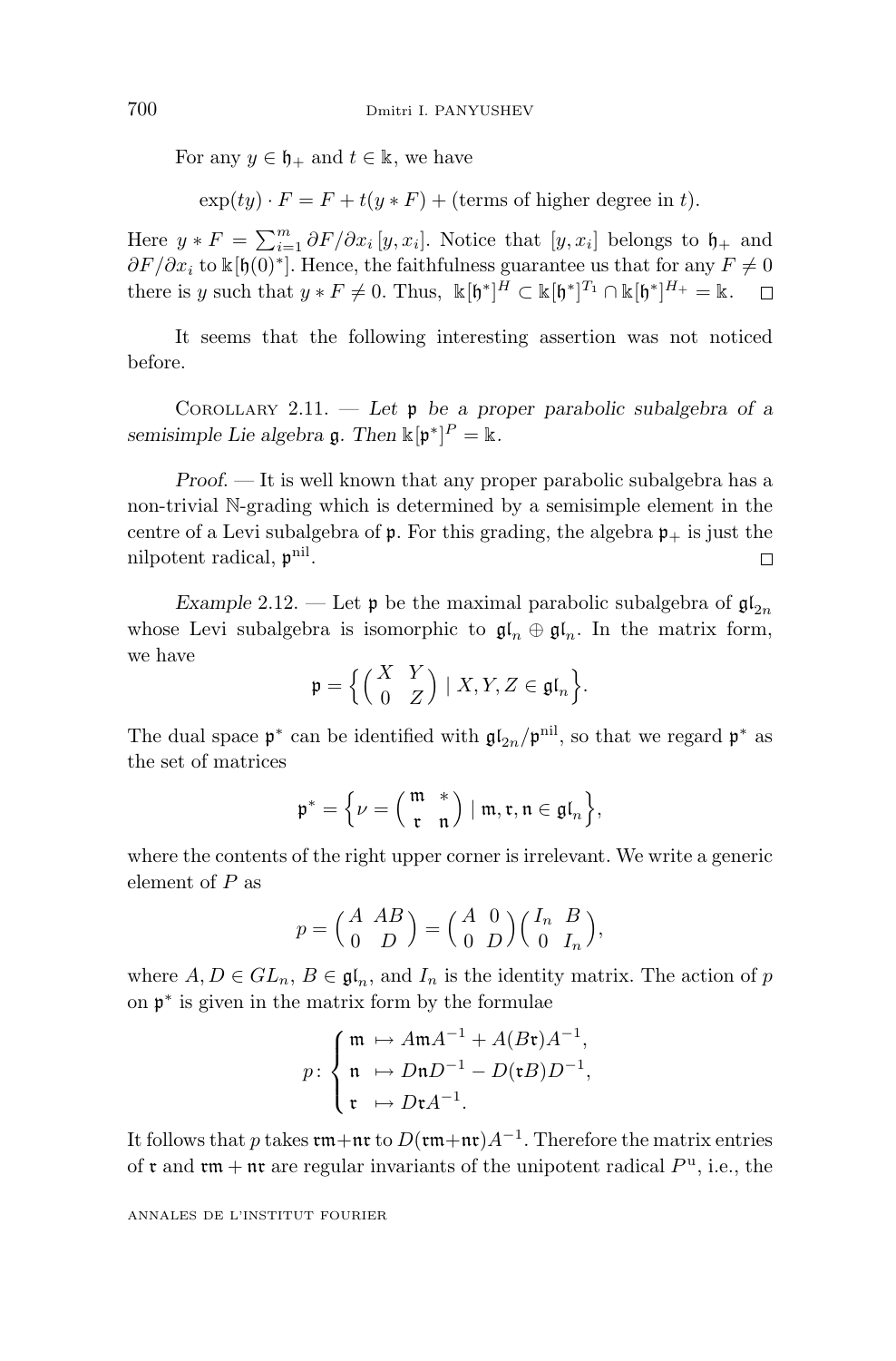elements of the algebra  $\Bbbk[\frak{p}^*]^{P^{\mathrm{u}}}$ . Consider the open subset  $\Omega\subset\frak{p}^*$ , where  $\frak{r}$  is invertible. On this open subset, *p* takes the matrix  $m + r^{-1}nr = r^{-1}(rm + nr)$ to  $A(\mathfrak{r}^{-1}(\mathfrak{r}\mathfrak{m}+\mathfrak{n}\mathfrak{r}))A^{-1}$ . Hence the rational functions  $\widehat{g}(\nu) = \text{tr}(\mathfrak{m}+\mathfrak{r}^{-1}\mathfrak{n}\mathfrak{r})^i$ ,<br>  $i = 1, \ldots, n$  lie in the field of invariants  $\mathbb{k}(\mathfrak{n}^*)^P$ . Using the scheme of  $i = 1, \ldots, n$ , lie in the field of invariants  $\kappa(\mathfrak{p}^*)^P$ . Using the scheme of the proof of Theorem 2.1, one can prove that these functions generate the field  $\kappa(\mathfrak{p}^*)^P$ . Here **p** has a semi-direct product structure, i.e.,  $\mathfrak{p}(0) = \mathfrak{gl}_n \oplus \mathfrak{gl}_n$ ,  $\mathfrak{p}(1) = 0$ , and  $\mathfrak{p}(2) = \mathfrak{p}^{\text{nil}}$ . Then

$$
\xi = \begin{pmatrix} 0 & * \\ I_n & 0 \end{pmatrix}, \quad \mathcal{S} = \left\{ \begin{pmatrix} \mathfrak{m} & * \\ I_n & \mathfrak{n} \end{pmatrix} \mid \mathfrak{m}, \mathfrak{n} \in \mathfrak{gl}_n \right\},
$$

$$
\overline{P} = \left\{ \begin{pmatrix} A & AB \\ 0 & A \end{pmatrix} \mid A \in \text{GL}_n, \ B \in \mathfrak{gl}_n \right\}.
$$

The algebra  $\mathbb{k}[\mathcal{S}]^{\bar{P}}$  is freely generated by the functions  $g_i(\mathfrak{m}, \mathfrak{n}) = \text{tr}(\mathfrak{m} + \mathfrak{n})^i$ ,  $i = 1, \ldots, n$ . It is easily checked that each  $g_i$  extends to the rational function  $\hat{g}_i$  defined on  $\Omega$ .

Because in this example  $\mathfrak g$  is not semisimple, we have  $\kappa[\mathfrak p^*]^P \neq \kappa$ . Indeed, the algebra  $\kappa[\mathfrak{p}^*]^P$  is generated by  $\hat{g}_1(\nu) = \text{tr}(\mathfrak{m} + \mathfrak{n})$ . This means that  $\kappa[\mathfrak{n}^*]^P - \kappa[\mathcal{S}]^{\bar{P}}$  if and only if  $n-1$  whereas the corresponding that  $\kappa[\mathfrak{p}^*]^P = \kappa[\mathcal{S}]^{\bar{P}}$  if and only if  $n = 1$ , whereas the corresponding fields of invariants are always isomorphic. Of course, the reason is that the complement of  $\Omega$  is a divisor.

#### **3. Seaweed subalgebras of simple Lie algebras.**

Seaweed subalgebras of  $\mathfrak{gl}_n$  are introduced in [5]. A general definition is given in [8]. Two parabolic subalgebras  $\mathfrak p$  and  $\mathfrak p'$  of  $\mathfrak g$  are said to be weakly opposite, if  $\mathfrak{p} + \mathfrak{p}' = \mathfrak{g}$ . Then the intersection  $\mathfrak{s} = \mathfrak{p} \cap \mathfrak{p}'$  is called a seaweed subalgebra of  $\mathfrak g$ . If  $\mathfrak p$  and  $\mathfrak p'$  are opposite in the usual sense, then  $\mathfrak s$ is a Levi subalgebra in either of them. At the other extreme, if  $p' = g$ , then  $s = p$ . That is, theory of seaweed subalgebras can be regarded as a common generalisation of the theory of parabolic subalgebras and Levi subalgebras.

Fix a Borel subalgebra  $\mathfrak{b} \subset \mathfrak{g}$  and a Cartan subalgebra t in it, and let b<sup>−</sup> denote the opposite Borel subalgebra. It was remarked in [8] that any seaweed subalgebra is *G*-conjugate to a subalgebra containing t and such that  $\mathfrak{p} \supset \mathfrak{b}$  and  $\mathfrak{p}' \supset \mathfrak{b}^-$ . Such seaweed subalgebras are said to be *standard*. A standard seaweed subalgebra is determined by two subsets of the set of simple roots of g. It was conjectured in [8] that ind  $s \leq r$  g and the equality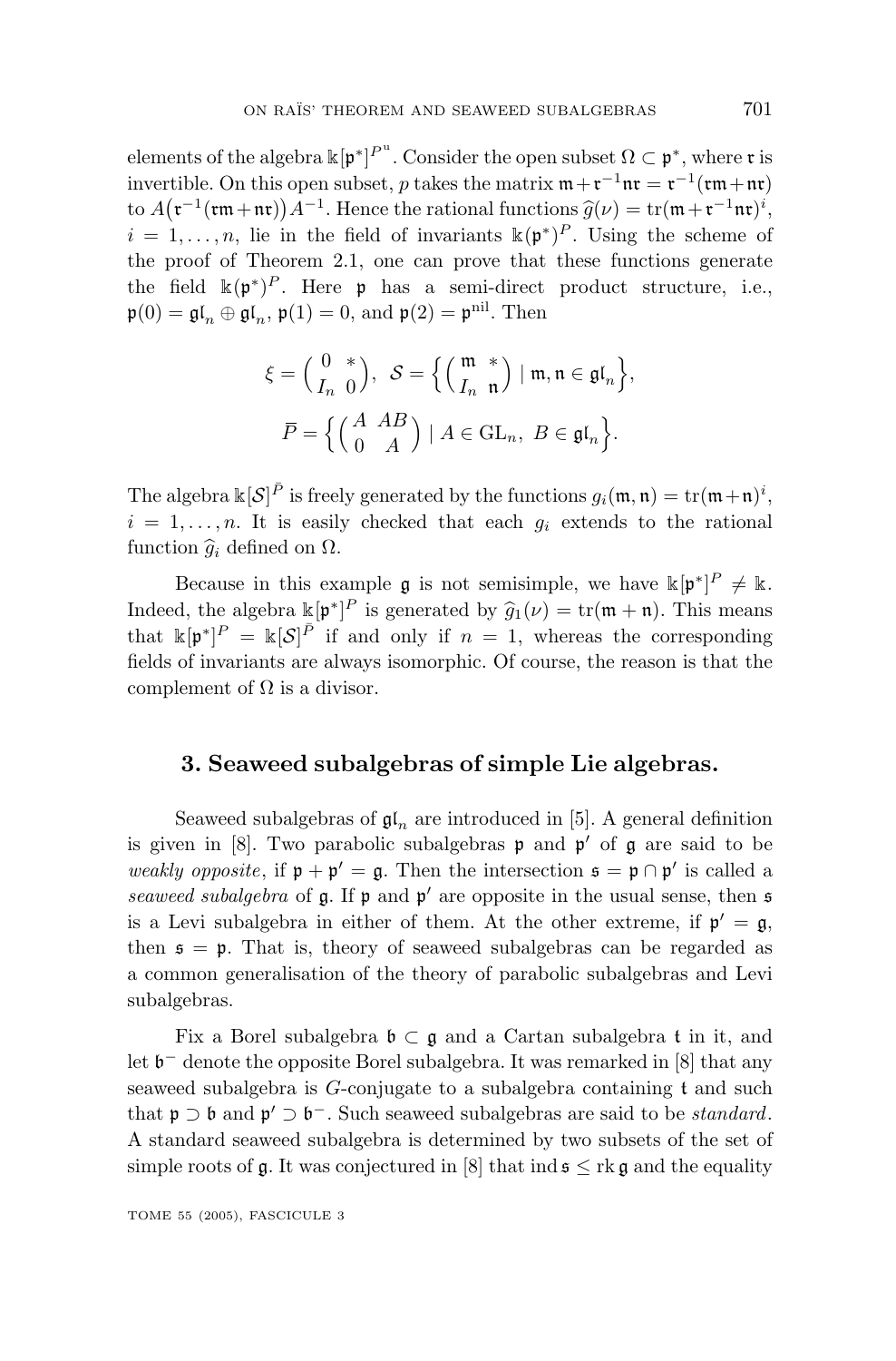holds if and only if  $\mathfrak s$  is a reductive (i.e., Levi) subalgebra. This is recently proved by Tauvel and Yu [13].

In the next two sections, we consider seaweed subalgebras in classical Lie algebras. This can be regarded as a sequel to our article [8]. The content of these sections can be summarised in the following recipe:

*Repeat the constructions of* [8] *and use Theorem* 2*.*1 *and Corollary* 2*.*9 *in place of Proposition* 1*.*5 *in* [8] *in order to obtain stronger conclusions.*

## **4. Seaweed subalgebras of** gl*n***.**

It is harmless but technically easier to deal with  $\mathfrak{gl}_n$  in place of  $\mathfrak{sl}_n$ . Recall necessary results and notation from [8]. An ordered sequence of positive integers  $\underline{a} = (a_1, \ldots, a_m)$  is called a *composition* of the number  $\sum a_i$ . The numbers  $a_i$  are said to be the parts or coordinates of the composition.

Let *V* be an *n*-dimensional k-vector space. It is well known that there is a bijection between the conjugacy classes of parabolic subalgebras of  $\mathfrak{gl}_n = \mathfrak{gl}(V)$  and the compositions of *n*. Under this bijection, the parabolic subalgebra that corresponds to  $(a_1, \ldots, a_m)$  is one preserving a flag  $\{0\} \subset V_1 \subset \cdots \subset V_{m-1} \subset V_m = V$ , where dim  $V_i/V_{i-1} = a_i$ . Then a seaweed subalgebra of  $\mathfrak{gl}(V)$  can be defined as the subalgebra preserving two "opposite" flags in *V* .

DEFINITION 4.1. — Let  $a = (a_1, ..., a_m)$  and  $b = (b_1, ..., b_t)$ be two compositions of  $n = \dim V$ . Fix a basis  $(e_1, \ldots, e_n)$  for *V*, and consider two flags  $\{0\} \subset V_1 \subset \cdots \subset V_{m-1} \subset V_m = V$  and *V* = *W*<sub>0</sub> ⊃ *W*<sub>1</sub> ⊃ ··· ⊃ *W*<sub>*t*-1</sub> ⊃ *W*<sub>*t*</sub> = {0}, where *V*<sub>*i*</sub> =  $\langle e_1, \ldots, e_{a_1 + \cdots + a_i} \rangle$ and  $W_j = \langle e_{b_1 + \cdots + b_j + 1}, \ldots, e_n \rangle$ . The subalgebra of  $\mathfrak{gl}(V)$  preserving these two flags is called a *seaweed subalgebra* of  $\mathfrak{gl}(V)$  or a *seaweed of degree n*. It will be denoted by  $\mathfrak{s}(\underline{a} \mid \underline{b})$ .

*Remark*. — A basis-free exposition requires an intrinsic definition of "opposite" flags. Two flags  $\{0\} \subset V_1 \subset \cdots \subset V_{m-1} \subset V_m = V$ and  $V = W_0 \supset W_1 \supset \cdots \supset W_{t-1} \supset W_t = \{0\}$  are called *opposite*, if dim( $V_i$  ∩  $W_j$ ) = max{0, dim  $V_i$  + dim  $W_j$  − *n*} for all *i, j*. It is not hard to show that two flags are opposite if and only if there exists a basis for *V* satisfying the properties of Definition 4.1.

ANNALES DE L'INSTITUT FOURIER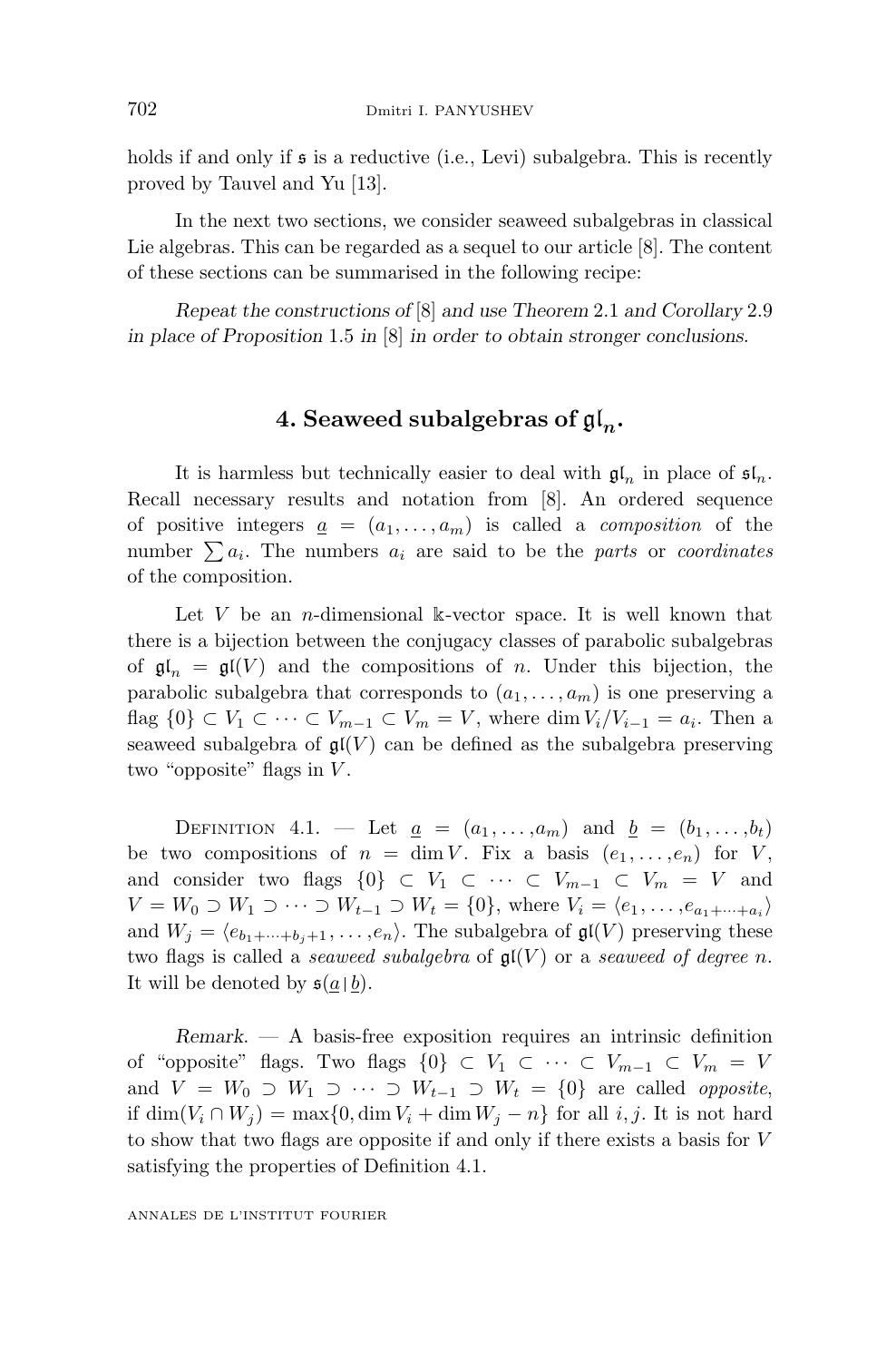

*Figure* 1*.* A seaweed subalgebra of  $\mathfrak{gl}(V)$ 

A standard seaweed algebra is depicted in Figure 1. It is convenient to think of seaweeds in  $\mathfrak{gl}_n$  as matrix algebras of such form. The following proposition immediately follows from the definition. (A quick look on Figure 1 is also sufficient.)

PROPOSITION 4.2.

- 1)  $\mathfrak{s}(a | b)$  is parabolic if and only if  $a = (n)$  or  $b = (n)$ .
- 2)  $\mathfrak{s}(\underline{a} \mid \underline{b})$  *is reductive if and only if*  $a = b$ *.*

3) *If*  $a_1 + \cdots + a_k = b_1 + \cdots + b_\ell$  for some  $k < m$  and  $\ell < t$ , then  $\mathfrak{s}(\underline{a} \mid \underline{b})$ *is isomorphic to a direct sum of two proper subalgebras*, *either of which is a seaweed algebra* (*of smaller degree*) *in its own sense. In particular*, *if*  $a_1 = b_1$ , then  $\mathfrak{s}(\underline{a} \mid \underline{b}) \simeq \mathfrak{gl}_{a_1} \stackrel{*}{\dash} \mathfrak{s}(a_2, \ldots, a_m \mid b_2, \ldots, b_t)$ .  $\Box$ 

It was shown in [8] that every seaweed subalgebra of  $\mathfrak{gl}(V)$  has a semi-direct product structure satisfying the assumptions of Corollary 2.9. We used that structure to derive inductive formulae for the index of seaweed subalgebras. That is to say, we kept track of only the transcendence degree of the field of invariants. Now, having at hand Theorem 2.1, we observe that the very same procedure gives much more information.

THEOREM  $4.3.$  — Let  $\mathfrak s$  be a seaweed subalgebra of  $\mathfrak{gl}_n$ . Then:

- (i)  $\Bbbk(s^*)^S$  *is a rational field*;
- (ii) the action  $(S:\mathfrak{s}^*)$  has a generic stabiliser, which is a torus.

*Proof.* — Suppose that  $\mathfrak{s} = \mathfrak{s}(\underline{a} | \underline{b})$ , where  $\underline{a} = (a_1, \ldots, a_m)$  and  $\underline{b} = (b_1, \ldots, b_t)$  are compositions of *n*. If  $a_1 = b_1$ , then we split up **s** using Proposition 4.2, 3). Therefore, we may assume that  $a_1 < b_1$ . It was shown in [8, Thm 4.2] that  $\mathfrak{s} \simeq \mathfrak{q} \rtimes_{\rho} V$ , where  $\mathfrak{q} = \mathfrak{s}(\underline{a} \mid a_1, b_1 - a_1, b_2, \ldots, b_t)$  and *V* is a commutative ideal of dimension  $a_1(b_1 - a_1)$ . The ideal *V* is represented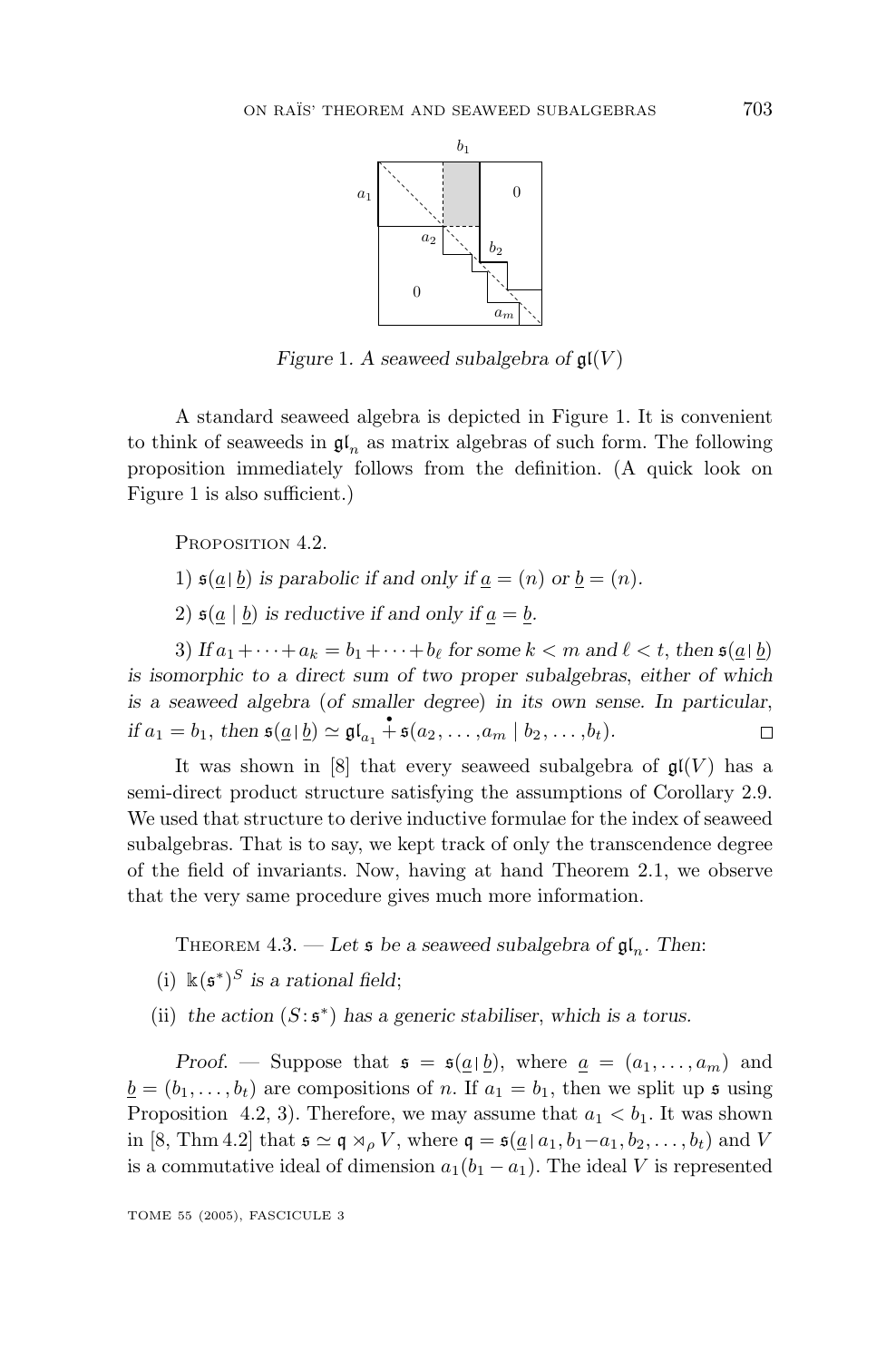by the stripped region in Figure 1. Here *Q* has an open orbit  $\mathcal{O} \subset V^*$  and the stationary subalgebra  $q_{\xi}$ ,  $\xi \in \mathcal{O}$ , is isomorphic to

$$
\mathfrak{s}(a_2, \dots, a_m \mid b_1 - 2a_1, a_1, b_2, \dots, b_t) \quad \text{if } a_1 \le \frac{1}{2}b_1,
$$
\n
$$
\mathfrak{s}(2a_1 - b_1, a_2, \dots, a_m \mid a_1, b_2, \dots, b_t) \quad \text{if } a_1 > \frac{1}{2}b_1.
$$

The structure of the *Q*-module *V* also shows that the stabiliser  $Q_{\xi}$ is connected (see [8, Prop. 4.1] for more details). Therefore applying Corollary 2.9 we reduce the problem to a seaweed of smaller size. Eventually, we arrive at the case of a reductive seaweed (i.e., Levi) subalgebra, where the assertion of the theorem is well-known to be true. П

However, this procedure does not always preserve the algebra of invariants. So, it is not at all clear what can be said about  $\kappa[\mathfrak{s}^*]^{S}$ .

#### **5. Seaweed subalgebras of**  $\mathfrak{sp}_{2n}$  **and**  $\mathfrak{so}_n$ **.**

The results for symplectic and orthogonal Lie algebras are quite similar up to a certain point. But after that one encounters with different phenomena. This is explained in [8, Sect. 5–6]. Here we recall the main steps, but without reproducing all the notation and results.

We begin with an arbitrary seaweed subalgebra of  $\mathfrak{g} = \mathfrak{sp}(V)$  or  $\mathfrak{so}(V)$ .

THEOREM 5.1. — Let  $\mathfrak s$  be a seaweed subalgebra of  $\mathfrak{sp}(V)$  (resp.  $\mathfrak{so}(V)$ ) *that is not parabolic. Then there exists a parabolic subalgebra*  $\mathfrak{p}$  in  $\mathfrak{sp}(U)$  $(r \exp \sin(\frac{U}{V}))$  with dim  $U < \dim V$  such that:

(i)  $\kappa(\mathfrak{s}^*)^S$  *is isomorphic to a purely transcendental extension of*  $\kappa(\mathfrak{p}^*)^P$ .

(ii) *If the action*  $(P:\mathfrak{p}^*)$  *has a generic stabiliser, then so does*  $(S:\mathfrak{s}^*)$ , *and these generic stabilisers are equal.*

*Proof*. — We argue by induction on dim *V* . We also say that dim *V* is the size of  $\epsilon$ . If  $\epsilon$  is a non-parabolic seaweed subalgebra of  $\epsilon$ , then there is an inductive procedure, similar to that described in Section 4 for  $\mathfrak{gl}(V)$ , see  $[8, Thm 5.2]$ . The inductive step replaces  $\mathfrak s$  with a seaweed subalgebra of smaller size, say  $\mathfrak{s}'$ . This  $\mathfrak{s}'$  may split into a direct sum of a reductive subalgebra I and a seaweed subalgebra q of an even smaller size. Since Corollary 2.9 applies at each step, we conclude that: (a)  $\kappa(s^*)^S$  is a pure transcendental extension of  $\kappa(\mathfrak{q}^*)^Q$  of degree equal to the rank of l; (b) if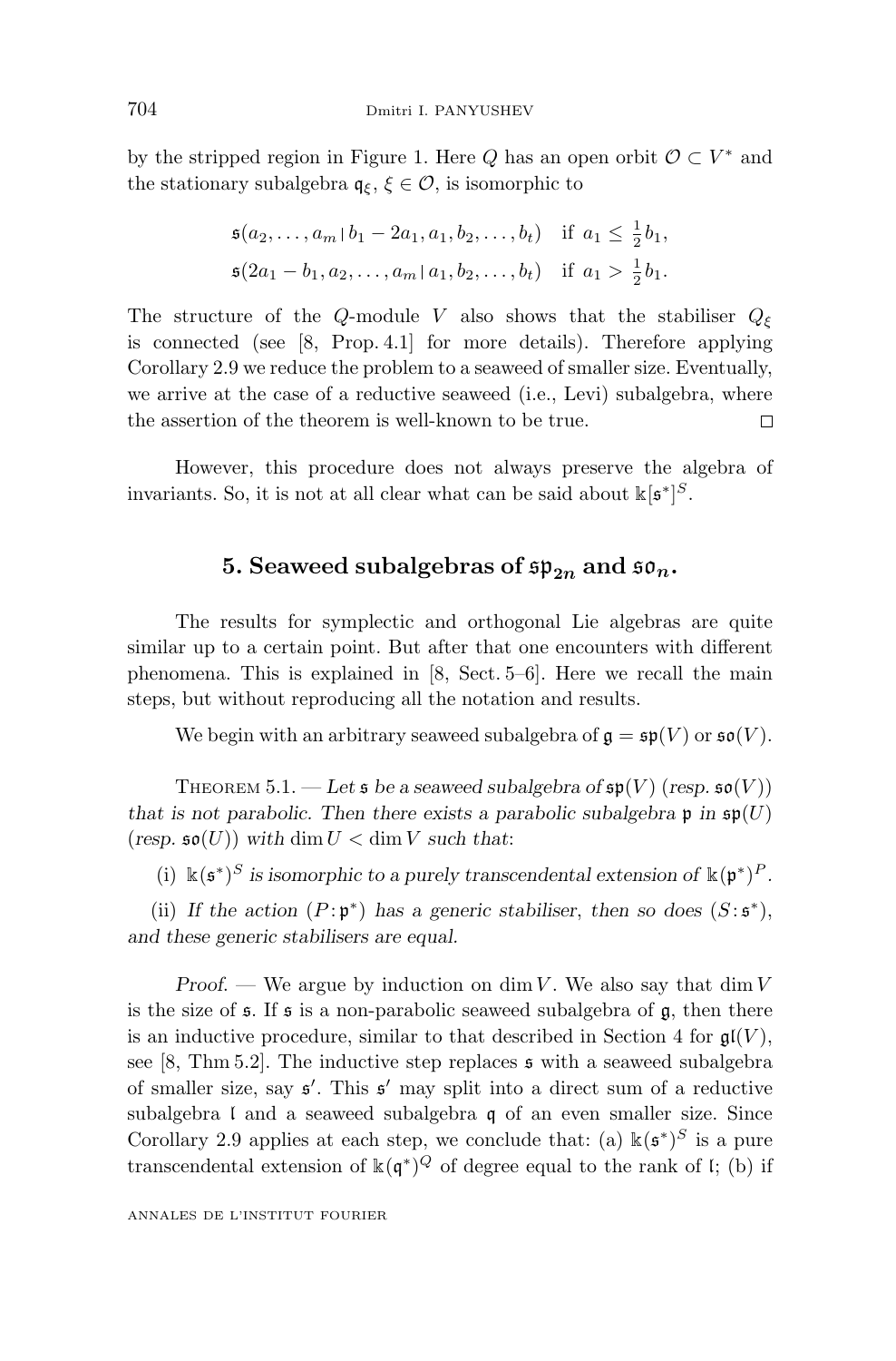the action  $(Q: \mathfrak{q}^*)$  has a generic stabiliser, then so does  $(S: \mathfrak{s}^*)$ , and these generic stabilisers are equal. If  $\mathfrak q$  is not parabolic, then we continue further with q.  $\Box$ 

This result completely reduces the problem to considering parabolic subalgebras in  $\mathfrak{sp}(V)$  and  $\mathfrak{so}(V)$ . It is worth mentioning that dim  $V - \dim U$ is even, so that the above reduction preserves the type (B or D) in the orthogonal case.

Next, any parabolic subalgebra of g has a suitable 3-term structure [8]. Hence, we may try to proceed further using results of Section 2 in full strength.

• *In the symplectic case*, this 3-term structure always satisfies hypothesis  $(\Diamond_1)$  and  $(\Diamond_2)$ , see the proof of Theorem 5.5 in [8]. So, a further reduction, using Theorem 2.1 is always possible. This leads to the following result.

THEOREM 5.2. — Let  $\mathfrak{p}$  be a parabolic subalgebra of  $\mathfrak{sp}_{2n}$ . Then:

(i) k(p<sup>∗</sup>)*<sup>P</sup> is a rational field*;

(ii) *the action* (*P* : p<sup>∗</sup>) *has a generic stabiliser whose identity component is a torus.*

*Proof.* — Let **p** be a parabolic subalgebra of  $g = sp_{2n}$  and  $\mathfrak{p} = \mathfrak{p}(0) \oplus \mathfrak{p}(1) \oplus \mathfrak{p}(2)$  the 3-term structure introduced in Theorem 5.5 in [8]. A brief description of it is as follows. Let  $\alpha_1, \ldots, \alpha_n$  be the usual set of simple roots for  $\mathfrak{sp}_{2n}$ , i.e.,  $\alpha_i = \varepsilon_i - \varepsilon_{i+1}$ ,  $i < n$ , and  $\alpha_n = 2\varepsilon_n$ . We may assume that **p** is standard. Let *r* be the minimal index such that  $\alpha_r$  is not a root of the standard Levi subalgebra of p.

If  $r = n$ , then  $\mathfrak p$  is a maximal parabolic subalgebra, and we obtain the symplectic analogue of Example 2.12. Here everything can be computed quite concretely, see Example 5.3 below.

If  $r < n$ , we define the Z-grading of g by letting  $g(i)$  be the the sum of all root spaces  $\mathfrak{g}_{\gamma}$  with  $[\gamma : \alpha_r] = i$ . Here  $[\gamma : \alpha_r]$  is the coefficient of  $\alpha_r$  in the expansion of  $\gamma$  via the simple roots. (Of course, the Cartan subalgebra t is included in  $g(0)$ .) Restricting this grading to p, we obtain the required N-grading. It follows from the construction that  $\mathfrak{p}(0) \simeq \mathfrak{gl}_r \oplus \mathfrak{p}'$ , where  $\mathfrak{p}'$  is a parabolic subalgebra in  $\mathfrak{sp}_{2n-2r}$ . Applying Theorem 2.1, we reduce the problem to the subalgebra  $\mathfrak{p}(0)_{\xi}$ , where  $\xi \in \mathfrak{p}(2)^*$  is a point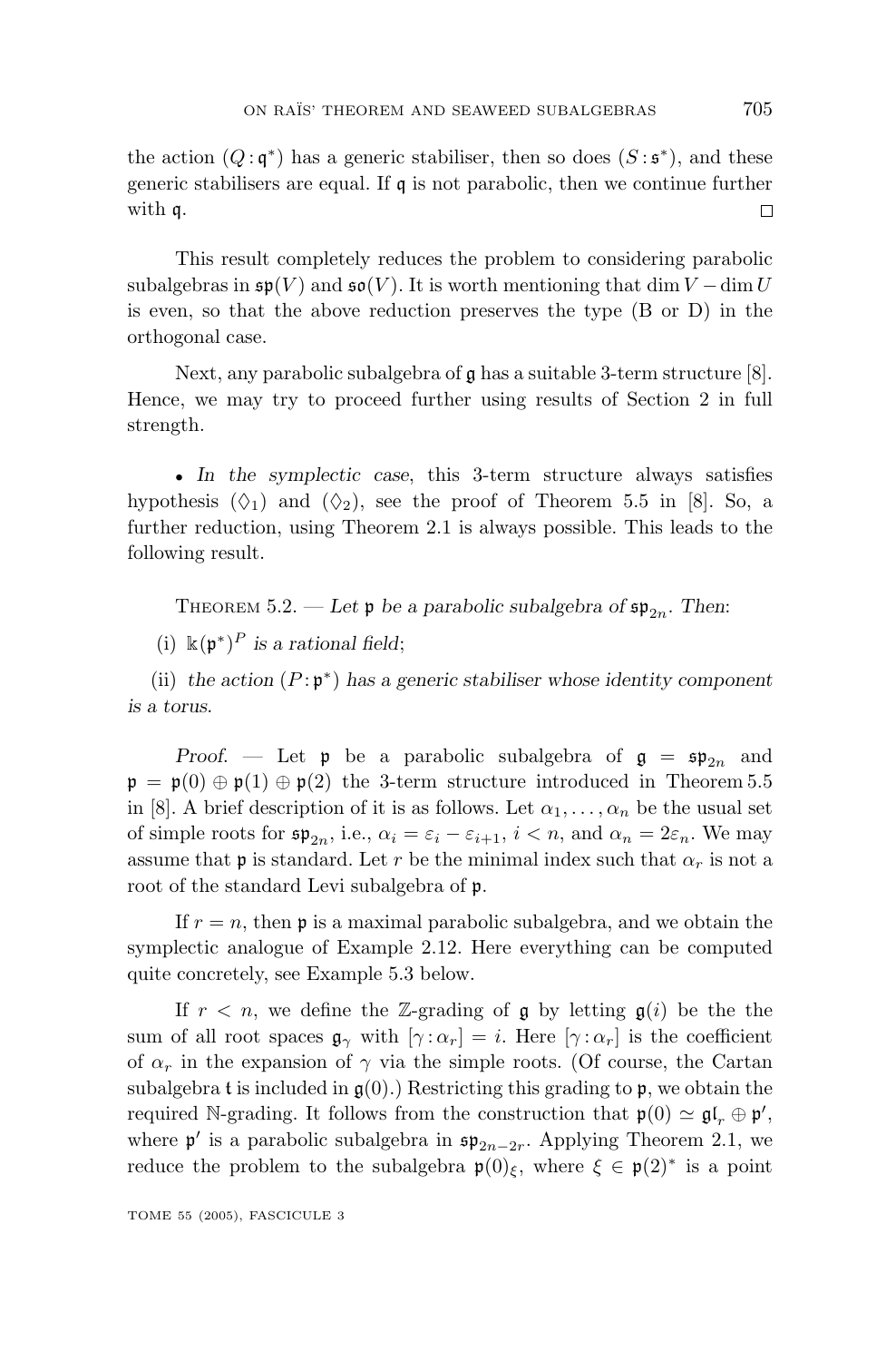in the dense  $P(0)$ -orbit. Here  $p'$  acts trivially on  $p(2)$ , and, as  $qI_r$ -module,  $p(2)$  is isomorphic to the space of symmetric  $r \times r$ -matrices. It follows that  $\mathfrak{p}(0)_{\xi} \simeq \mathfrak{so}_r \oplus \mathfrak{p}'$ . Here  $P(0)_{\xi} = O_r \times P'$ , i.e., it is disconnected. However disconnectedness of  $O_r$  only results in the fact that a generic stabiliser for  $(P(0)_{\epsilon}:\mathfrak{p}(0)_{\epsilon})$ , and hence for  $(P:\mathfrak{p}^*)$ , appears to be disconnected, but this does not affect further reduction steps applied to  $\mathfrak{p}'$ .  $\Box$ 

Combining Theorems 5.1 and 5.2, we obtain a complete answer for the seaweed subalgebras in  $\mathfrak{sp}(V)$ .

*Example* 5.3. — Let  $\mathfrak{p}$  the maximal parabolic subalgebra of  $\mathfrak{sp}_{2n}$  whose Levi subalgebra is isomorphic to  $\mathfrak{gl}_n$ . Choose a basis for  $V = \mathbb{k}^{2n}$  such that the skew-symmetric bilinear form has the matrix  $\begin{pmatrix} 0 & -I_n \\ I_n & 0 \end{pmatrix}$ . Then

$$
\mathfrak{p} = \Big\{ \Big( \begin{matrix} X & Y \\ 0 & -X^t \end{matrix} \Big) \mid X, Y \in \mathfrak{gl}_n, \ Y = Y^t \Big\}.
$$

The dual space  $\mathfrak{p}^*$  can be identified with  $\mathfrak{sp}_{2n}/\mathfrak{p}^{nil}$ , so that we regard  $\mathfrak{p}^*$  as the set of matrices

$$
\mathfrak{p}^* = \Big\{ \nu = \Big( \mathop{\mathfrak{m}}\limits_{\mathfrak{r}}^{\mathfrak{m}} \Big) \mid \mathfrak{m}, \mathfrak{r} \in \mathfrak{gl}_n, \ \mathfrak{r} = \mathfrak{r}^t \Big\},
$$

where the contents of the right upper corner is irrelevant. We write a generic element of *P* as

$$
p = \begin{pmatrix} A & AB \\ 0 & (At)^{-1} \end{pmatrix},
$$

where  $A \in GL_n$  and  $B = B^t$ . The action of p on  $\mathfrak{p}^*$  is given in the matrix form by the formulae

$$
p: \mathfrak{m} \mapsto A \mathfrak{m} A^{-1} + A(B \mathfrak{r}) A^{-1}, \mathfrak{r} \mapsto (A^t)^{-1} \mathfrak{r} A^{-1}.
$$

It follows that *p* takes rm−m*<sup>t</sup>* r to (*A<sup>t</sup>* )<sup>−</sup><sup>1</sup>(rm−m*<sup>t</sup>* r)*A*<sup>−</sup><sup>1</sup>. Therefore the matrix entries of **r** and **rm** − m<sup>t</sup>**r** are regular invariants of the unipotent radical  $P^u$ , i.e., the elements of the algebra  $\kappa[\mathfrak{p}^*]^{P^u}$ . Consider the open subset  $\Omega \subset \mathfrak{p}^*$ , where  $\mathfrak{r}$  is invertible. On this open subset, *p* takes the matrix  $\mathfrak{m} - \mathfrak{r}^{-1} \mathfrak{m}^t \mathfrak{r}$ to  $A(\mathfrak{m} - \mathfrak{r}^{-1} \mathfrak{m}^t \mathfrak{r}) A^{-1}$ . Hence the rational functions  $\widehat{g}(\nu) = \text{tr}(\mathfrak{m} - \mathfrak{r}^{-1} \mathfrak{m}^t \mathfrak{r})^{2i}$ ,<br>*i* − 1.2 [ $\frac{1}{2}n$ ] lie in the field of invariants  $\mathbb{k}(\mathfrak{n}^*)^P$ . (Clearly, the tr  $i = 1, 2, \ldots, \left[\frac{1}{2}n\right]$ , lie in the field of invariants  $\mathbb{k}(\mathfrak{p}^*)^P$ . (Clearly, the trace of an odd power equals zero.)

Using the scheme of the proof of Theorem 2.1, one can prove that these functions generate the field  $\mathbb{k}(\mathfrak{p}^*)^P$ . Here p has a semi-direct product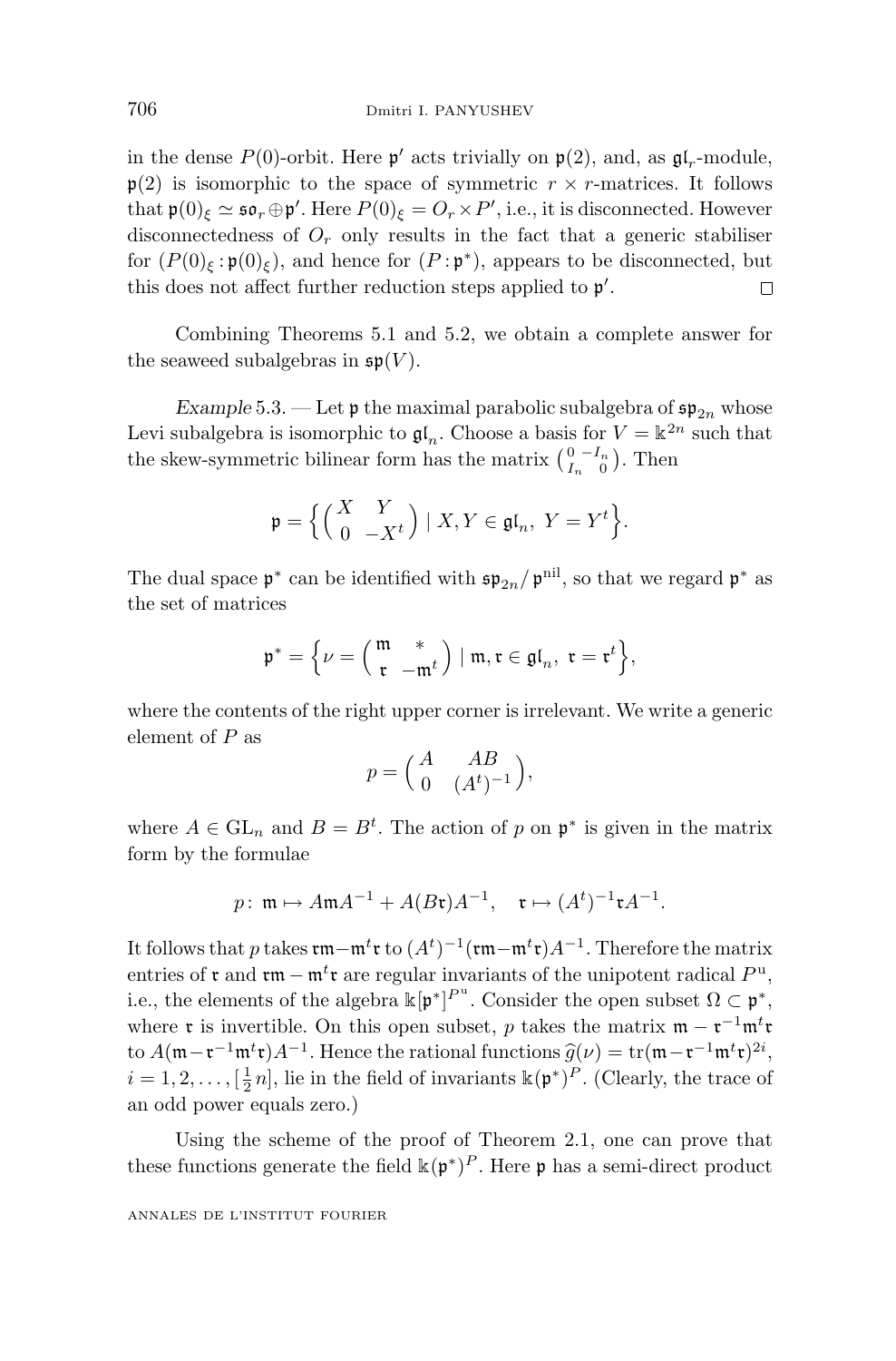structure, i.e.,  $\mathfrak{p}(0) = \mathfrak{gl}_n$ ,  $\mathfrak{p}(1) = 0$ , and  $\mathfrak{p}(2) = \mathfrak{p}^{\text{nil}}$ . Then

$$
\xi = \begin{pmatrix} 0 & * \\ I_n & 0 \end{pmatrix}, \quad \mathcal{S} = \left\{ \begin{pmatrix} \mathfrak{m} & * \\ I_n & -\mathfrak{m}^t \end{pmatrix} \mid \mathfrak{m} \in \mathfrak{gl}_n \right\},
$$

$$
\overline{P} = \left\{ \begin{pmatrix} A & AB \\ 0 & A \end{pmatrix} \mid A \in O_n, \ B = B^t \right\}.
$$

The algebra  $\mathbb{k}[\mathcal{S}]^{\bar{P}}$  is freely generated by the functions  $g_i(\mathfrak{m}) = \text{tr}(\mathfrak{m} - \mathfrak{m}^t)^{2i}$ ,  $i = 1, \ldots, \left[\frac{1}{2}n\right]$ . (For, the mapping  $\mathfrak{m} \mapsto (\mathfrak{m} - \mathfrak{m}^t)$  is the factorisation with respect to the action of  $\bar{P}^{\text{u}}$  on  $\mathcal{S}$ , and then one has to take  $O_n$ -invariants of the quotient obtained.) It is easily checked that each  $g_i$  extends to the rational function *<sup>g</sup><sup>i</sup>* defined on Ω.

Since  $P(0)$ <sub> $\xi$ </sub> =  $O_n$ , the identity component of the generic stabiliser is a torus (of dimension  $\left[\frac{1}{2}n\right]$ ).

• *In the orthogonal case*, the 3-term structure that we constructed in [8] satisfies  $(\Diamond_1)$ , but does not always satisfy  $(\Diamond_2)$ . Let  $\alpha_1, \ldots, \alpha_n$  be the usual set of simple roots for either  $\mathfrak{so}_{2n+1}$  or  $\mathfrak{so}_{2n}$ , i.e.,  $\alpha_i = \varepsilon_i - \varepsilon_{i+1}$ for  $i < n$ , and  $\alpha_n = \varepsilon_{n-1} + \varepsilon_n$  if  $\mathfrak{g} = \mathfrak{so}_{2n}$  and  $\alpha_n = \varepsilon_n$  if  $\mathfrak{g} = \mathfrak{so}_{2n+1}$ .

Let **p** be a standard parabolic subalgebra of  $\mathfrak{so}_N$ ,  $N = 2n$  or  $2n + 1$ , and let *r* be the minimal index such that  $\alpha_r$  is not a root of the standard Levi subalgebra of  $\mathfrak p$ . Using this root, one constructs an N-grading of  $\mathfrak p$ , as above. Then condition  $(\Diamond_2)$  is satisfied for this N-grading if and only if r is even, modulo the following adjustment for  $\mathfrak{so}_{2n}$ . If n is even, then both  $r = n - 1$ , *n* are acceptable; if *n* is odd, then neither of them is acceptable. This yields the following assertion.

THEOREM 5.4. — Let  $\mathfrak{p}$  be a standard parabolic subalgebra in  $\mathfrak{so}_N$ . Let  $\alpha_{r_1}, \alpha_{r_2}, \ldots$  be all simple roots that are not in the standard Levi subalgebra of  $\mathfrak{p}$ . If all numbers  $r_1, r_2, \ldots$  are even (modulo the above *adjustment for*  $\mathfrak{so}_{2n}$ *)*, *then*:

- (i) k(p<sup>∗</sup>)*<sup>P</sup> is a rational field*;
- (ii) *the action*  $(P:\mathfrak{p}^*)$  *has a generic stabiliser, which is a torus.*

*Proof*. — We argue as in the proof of Theorem 5.2, starting with  $r = r_1$ . The inductive step bring us from  $\mathfrak{p}(0) = \mathfrak{gl}_r \oplus \mathfrak{p}'$  to  $\mathfrak{p}(0)_{\xi} =$  $\mathfrak{sp}_r \oplus \mathfrak{p}'$ . Here  $\mathfrak{p}'$  is a parabolic subalgebra of  $\mathfrak{so}_{N-2r}$  and  $P(0)_\xi = \mathrm{Sp}_r \times P'$  is connected. Therefore a generic stabiliser at the very end will be connected, too. It is also clear from this outline, why it is important that  $r$  is even.  $\Box$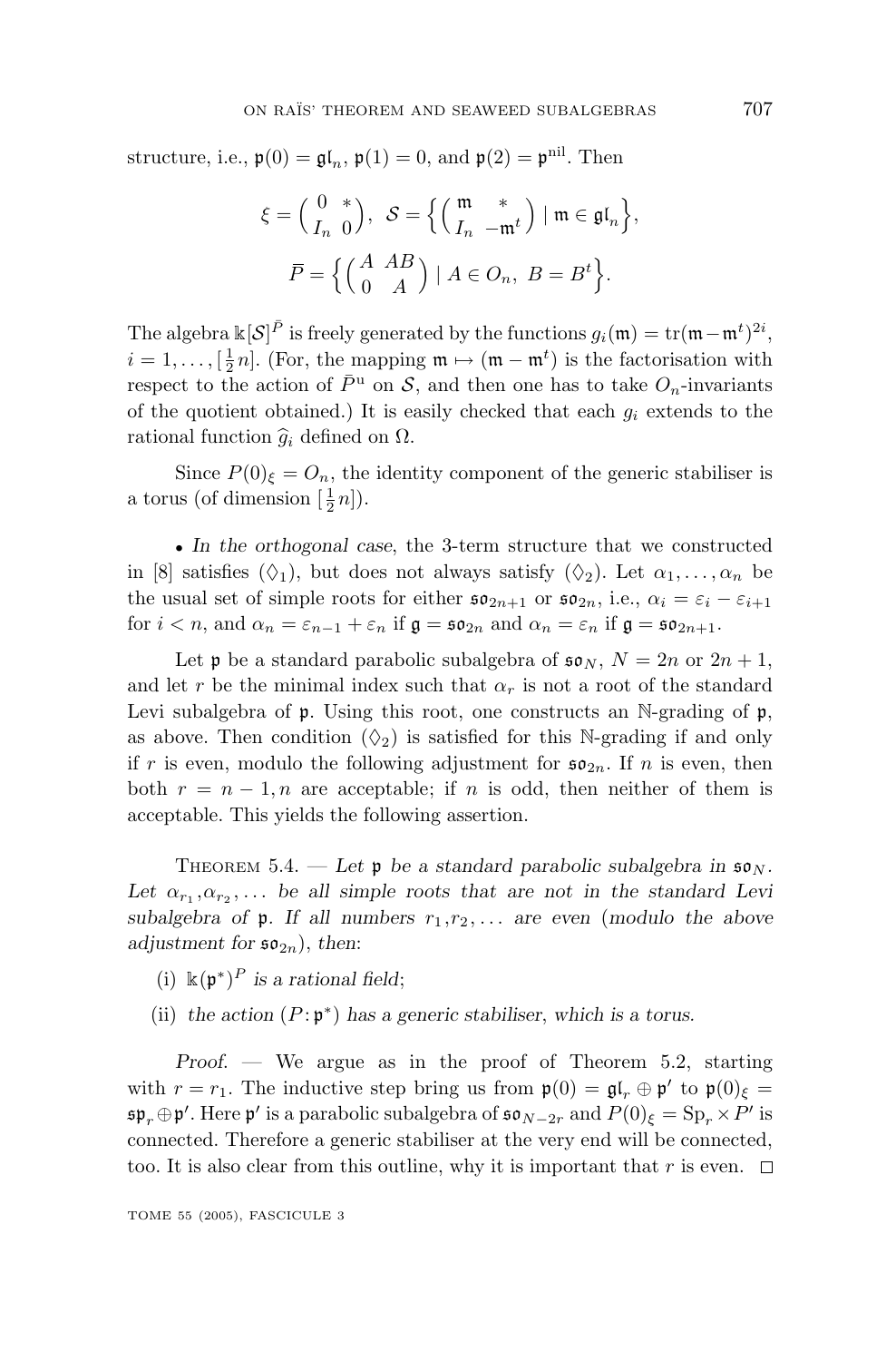Thus, our inductive method does not apply to every parabolic subalgebra of  $\mathfrak{so}(V)$ . Recent results of Tauvel and Yu [12] show that this is not a drawback of our approach. For, they constructed an example of a parabolic subalgebra in  $50<sub>8</sub>$  such that the coadjoint representation does not have generic stabilisers. Namely, **p** is the minimal parabolic subalgebra corresponding to  $\alpha_2$  (the branching node on the Dynkin diagram). Here dim  $p = 17$  and the maximal dimension of *P*-orbits in  $p^*$  is 16. That is, there is a dense open subsets of  $\mathfrak{p}^*$  consisting of a 1-parameter family of *P*-orbits of dimension 16. The stabiliser of each orbit is a 1 dimensional unipotent subgroup. But these subgroups are not conjugate in *P*. Still, the field of invariants in this example is rational, in view of the Lüroth theorem. Moreover, no examples is known with a non-rational field of invariants for the coadjoint representation of a parabolic (or seaweed) subalgebra.

One can notice that whenever our inductive procedure applies, it gives the rationality of the field of invariants and the existence of a generic stabiliser. Furthermore, the identity component of a generic stabiliser appears to be a torus.

*Example* 5.5. — Let  $\mathfrak{g}$  be an algebra of type  $\mathbf{F}_4$ . Take a maximal parabolic subalgebra whose Levi subalgebra is of semisimple type **B**<sup>3</sup> or  $C_3$ . Then the natural N-grading of both this parabolics satisfies Theorem 2.1. This is because both  $(20 \Rightarrow 00)$  and  $(00 \Rightarrow 02)$  are weighted Dynkin diagrams of quadratic nilpotent elements ("quadratic" means that  $(ad e)^3 = 0$ , see [8, Example 1.6] about this). Here  $\mathfrak{p}(0)_{\xi}$  is isomorphic to  $\mathfrak{so}_6$  in the **B**<sub>3</sub>-case and  $\mathfrak{sp}_6$  in the **C**<sub>3</sub>-case. From this we immediately obtain that in both cases the field of invariants is rational, and generic stabilisers are 3-dimensional tori.

Based on these observations, we propose the following

CONJECTURE 5.6. — Let  $\mathfrak g$  be a simple Lie algebra and  $\mathfrak s \subset \mathfrak g$  a seaweed *subalgebra. Then*:

(i) the field  $\mathbb{k}(s^*)^S$  *is rational*;

(ii) *if a generic stabiliser for*  $(S:\mathfrak{s}^*)$  *exists, then its identity component is a torus.*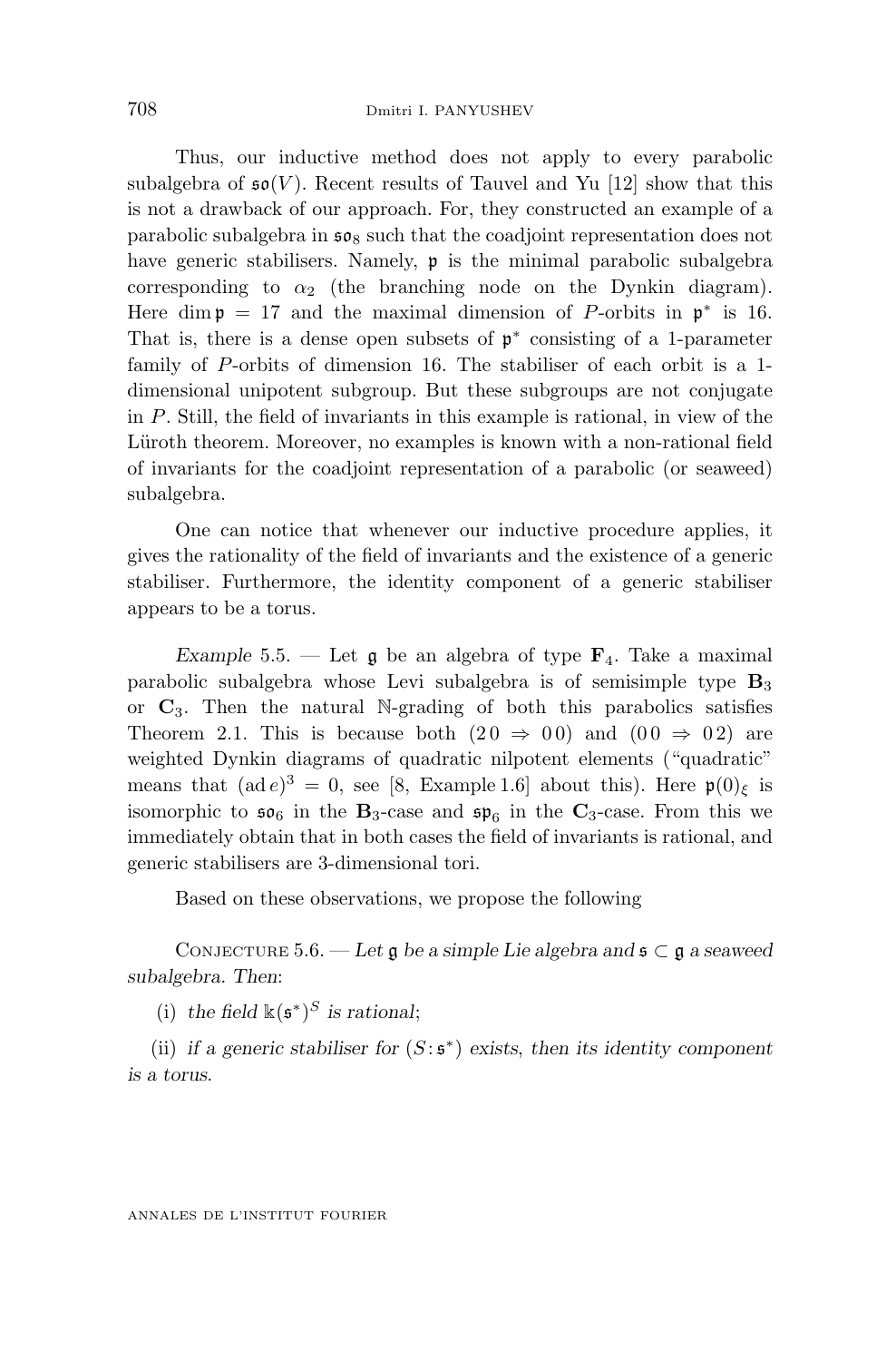### **6. Constructing coadjoint representations without genericstabilisers.**

In this section, g is a simple Lie algebra with a fixed triangular decomposition  $\mathfrak{g} = \mathfrak{u}^+ \oplus \mathfrak{t} \oplus \mathfrak{u}^-$ . The corresponding set of roots (resp. positive roots) is  $\Delta$  (resp.  $\Delta^+$ ), and the highest root is  $\theta$ . If  $\gamma \in \Delta$ , then  $\mathfrak{g}_{\gamma}$ is the corresponding root space and  $e(\gamma)$  is a nonzero vector in  $\mathfrak{g}_{\gamma}$ . As usual, we assume that all roots live in a  $\mathbb{Q}\text{-vector space }\mathbb{V}$  of dimension rk g, and that V is equipped with a *W*-invariant scalar product  $(.,.),$  where *W* is the Weyl group.

Recall the construction of the canonical string of (strongly orthogonal) roots in  $\Delta^+$ . Sometimes, it is called Kostant's cascade construction. We start with  $\mu_1 = \theta$ , and then consider  $\Delta_1 = {\gamma \in \Delta \mid (\gamma, \mu_1) = 0}.$ Here  $\Delta_1$  is a root system in its own right, which can be reducible. If  $\Delta_1 = \bigsqcup_{j=2}^s \Delta_1^{(j)}$ , then we choose the highest root in each irreducible subsystem. These are the following elements of the canonical string  $\mu_2, \ldots, \mu_s$ ; here  $\mu_2$  belongs to  $\Delta_1^{(2)}$ , etc. Then we do the same thing with each  $\Delta_1^{(j)}$ , and so on. This procedure eventually terminates, and we obtain the canonical string  $\mathfrak{D} = {\mu_1, \ldots, \mu_\ell}$ . Each member of  $\mathfrak D$  is the highest root in a certain irreducible subsystem of  $\Delta$ , and the roots in  $\mathcal D$ are pairwise mutually strongly orthogonal. In particular, the roots in  $\mathcal D$  are linearly independent and  $\ell \leq r \cdot k \cdot g$ . It is clear that the numbering of roots arising in each step is not essential. What is essential is a poset structure of on  $\mathcal{D}$ . Namely,  $\mu_1$  is the unique maximal element, and the elements covered by  $\mu_1$  are precisely  $\mu_2, \ldots, \mu_s$ . The elements of D covered by  $\mu_2$  are precisely the highest roots of the irreducible subsystems of  $\{\gamma \in \Delta_1^{(2)} \mid (\gamma, \mu_2) = 0\},\$ and likewise in each step. The Hasse diagrams of these posets for all g can be found in [7, Table III].

The canonical strings are of interest for us because of the following result. We may identify the dual space  $\mathfrak{b}^* \simeq \mathfrak{g}/\mathfrak{u}^+$  with the vector space  $\mathfrak{b}^- = \mathfrak{u}^- \oplus \mathfrak{t}$ . In order to distinguish the true  $\mathfrak{b}^-$  and  $\mathfrak{b}^*$ , a nonzero root vector in  $\mathfrak{b}^*$  corresponding to a root  $\gamma$  is denoted by  $\xi(\gamma)$ .

PROPOSITION 6.1. — *The vector*  $\xi_0 = \sum_{i=1}^{\ell} \xi(-\mu_i)$  *is a generic point in*  $\mathfrak{b}^*$  *and the identity component of*  $B_{\xi_0}$  *is a torus of dimension* rk  $\mathfrak{g} - \ell$ *. Actually*,  $\mathfrak{b}_{\xi_0}$  *is equal to*  $\mathfrak{h} = \{x \in \mathfrak{t} \mid \mu_i(x) = 0, \forall i\}$ *. Furthermore, if we regard*  $\mathfrak h$  *as a subspace of*  $\mathfrak b^*$ , *then each point in the affine subspace*  $\xi_0 + \mathfrak h$ *is generic and*  $B \cdot (\xi_0 + \mathfrak{h})$  *contains a dense open subset of*  $\mathfrak{b}^*$ *.* 

This is implicit in Joseph's article [7], and was known for many years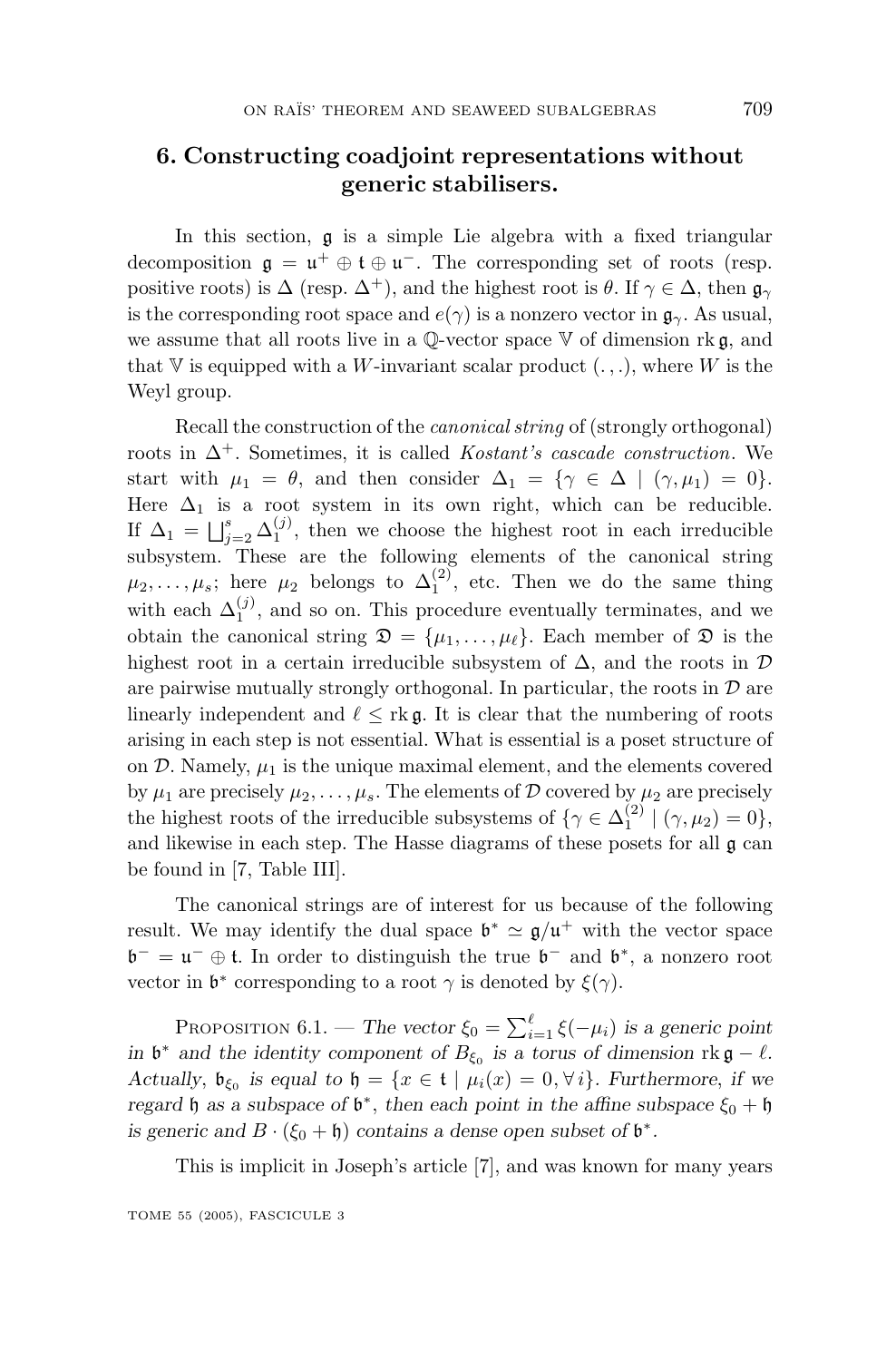as a folklore. In fact, Joseph shows that  $\xi$  is a generic point in the bmodule  $(\mathfrak{u}^+)^* \simeq \mathfrak{g}/\mathfrak{b}$ . Then a minor adaptation of his arguments, together with rudiments of invariant-theoretic technique, is sufficient to get the above result. In case of  $\mathfrak{gl}_n$ , a proof of the proposition was given in [1, §3]. A general proof based on the cascade construction is given in [4, Thm 3.7]. Essentially the same proof appears recently in [13].

LEMMA  $6.2.$  — Let  $w_0$  be the longest element of W. Consider the *subspace*  $\mathbb{V}' = \{x \in \mathbb{V} \mid w_0(x) = -x\}$ . Then the elements of D form a basis for  $V'$ .

*Proof.* — It can be shown a priori (or by a straightforward verification) that  $l = \dim \mathbb{V}'$ . In particular,  $\ell = \text{rk } \mathfrak{g}$  if and only if  $\mathbb{V}' = \mathbb{V}$ . Therefore, it remains only to verify that for  $g \in \{A_n, D_{2n+1}, E_6\}$  the roots  $\mu_i$  lie in  $\mathbb{V}'$ .  $\Box$ 

Now, we are ready to provide a series of examples.

THEOREM 6.3. — *Suppose*  $\mathfrak{g}$  *is such that*  $\theta$  *is a fundamental weight.* Let  $\alpha$  be the unique simple root that is not orthogonal to  $\theta$ . Let  $\mathfrak{p} = \mathfrak{b} \oplus \mathfrak{g}_{-\alpha}$ *be the standard minimal parabolic subalgebra corresponding to α. Then* ind  $\mathfrak{p} = \text{ind } \mathfrak{b} + 1$  *and the coadjoint representation*  $(P : \mathfrak{p}^*)$  *does not have a generic stabiliser.*

Practically, the hypothesis on fundamentality means that g is neither  $\mathfrak{sl}_n$  nor  $\mathfrak{sp}_{2n}$ . Therefore, taking into account our results in Sections 4 and 5, we obtain

COROLLARY 6.4. — *Given a simple Lie algebra* g, *the following conditions are equivalent*:

(i)  $\mathfrak{g} = \mathfrak{sl}_n$  or  $\mathfrak{sp}_{2n}$ ;

(ii) for any seaweed subalgebra  $\epsilon \in \mathfrak{g}$ , the coadjoint representation (*S*: s<sup>∗</sup>) *has a generic stabiliser.*

*Proof of Theorem 6.3.* — The proof occupies the rest of this section. It exploits an interesting relation between D and *α*.

Recall that  $(-w_0)$  is an involutory linear transformation of V, and  $(-w_0)\Delta^+ = \Delta^+$ . Since  $(-w_0)\theta = \theta$ , it follows from our hypothesis that  $(-w_0)\alpha = \alpha$ , as well. Therefore, by Lemma 6.2,  $\alpha$  lies in the Q-linear span of D. Hence,  $\alpha = \sum_{i} k_i \mu_i$ . We are interested in the coefficients of this expansion.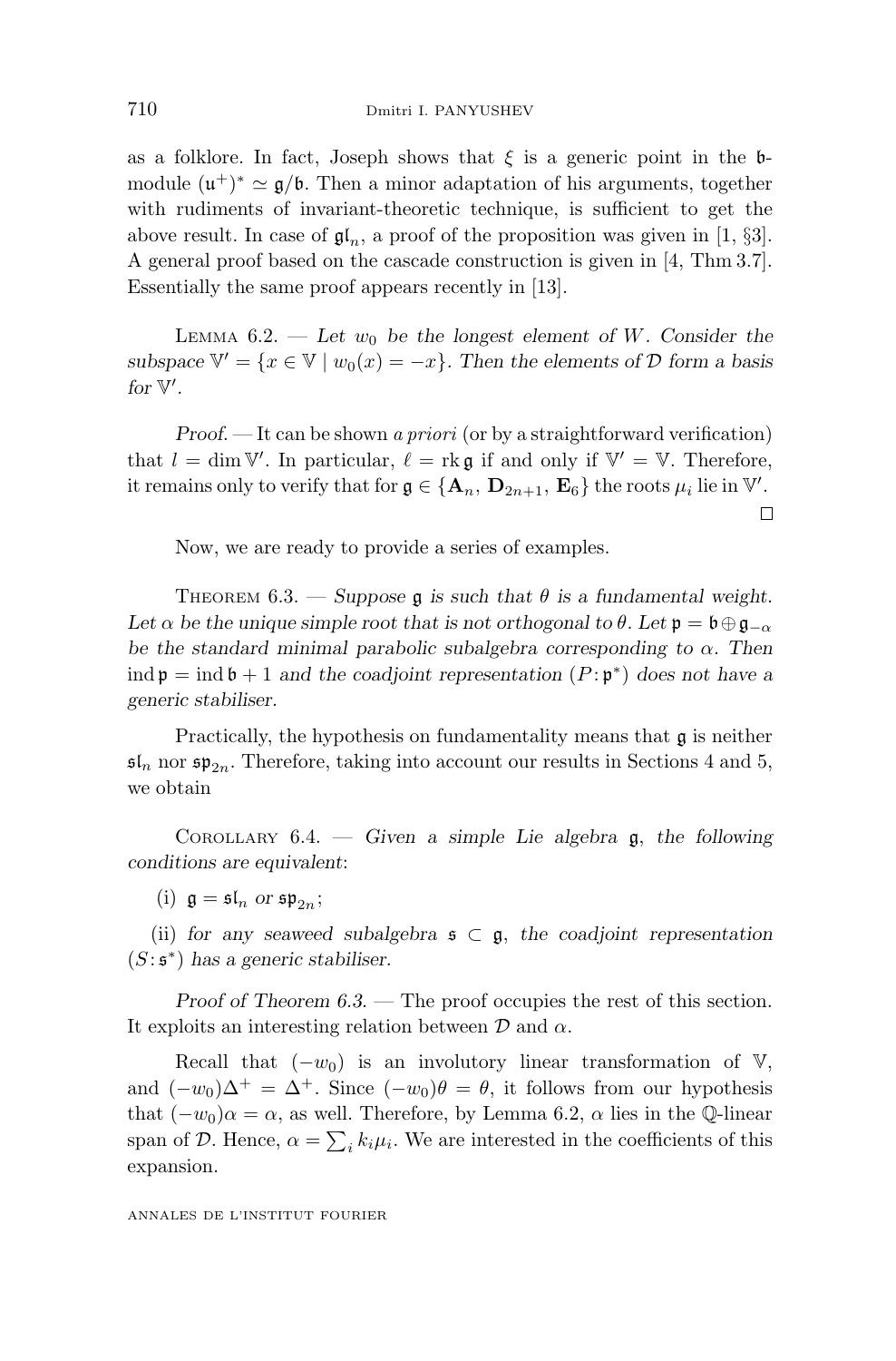1)  $k_1 = \frac{1}{2}$ ; *if*  $k_i \neq 0$  for  $i \geq 2$ , then  $(\mu_i, \alpha) < 0$ ; 2) *if*  $i \ge 2$  *and*  $(\mu_i, \alpha) < 0$ , *then*  $k_i = -||\alpha||/(2||\mu_i||)$  *is negative*; 3)  $\sum_{i \geq 2} k_i = -\frac{3}{2}$  *or*, *equivalently*,  $\sum_i k_i = -1$ *.* 

*Proof.* — 1) Recall that  $\mu_1 = \theta$ . By the assumption, we have  $1=(\alpha, \theta^{\vee})=k_1(\theta, \theta^{\vee})=2k_1$ . Since the  $\mu_i$ 's are pairwise mutually orthogonal,  $k_i \neq 0$  if and only if  $(\alpha, \mu_i) \neq 0$ . If  $(\alpha, \mu_i) \neq 0$ ,  $i \geq 2$ , then this number cannot be positive. For, otherwise  $\mu_i - \alpha$  would be a positive root and then  $0 \leq (\theta, \mu_i - \alpha) = -(\theta, \alpha) < 0$ , which is absurd.

2) Since  $\theta$  is fundamental, we have  $(\theta, \alpha^{\vee}) = 1$ . That is,  $\alpha$  is necessarily a long root. Therefore, if  $(\mu_i, \alpha) < 0$ , then actually,  $(\mu_i, \alpha^{\vee}) = -1$ . Hence

$$
2k_i = k_i(\mu_i, \mu_i^{\vee}) = (\alpha, \mu_i^{\vee}) = -\frac{\|\alpha\|}{\|\mu_i\|}.
$$

3) Now,

$$
2 = (\alpha, \alpha^{\vee}) = k_1(\mu_1, \alpha^{\vee}) + \sum_{i \geq 2} k_i(\mu_i, \alpha^{\vee}) = \frac{1}{2} - \sum_{i \geq 2} k_i,
$$

and we are done.

COROLLARY 6.6. — *Set*  $I = \{i \mid (\mu_i, \alpha) < 0\} \subset \{2, ..., \ell\}$ *. Then*  $#I \leq 3$  and  $\theta - \sum \frac{\|\alpha\|}{\alpha}$ 

$$
\alpha = \frac{1}{2} \left( \theta - \sum_{i \in I} \frac{\| \alpha \|}{\| \mu_i \|} \mu_i \right) = \sum_{i \in I \cup \{1\}} k_i \mu_i.
$$

*Part I.* — For convenience, we first consider the case in which ind  $\mathfrak{b} = 0$ . This means that  $\ell = \text{rk } \mathfrak{g}$  and  $\mathfrak{h}$ , the space introduced in Proposition 6.1, is zero. Although this is not needed for our proof, we notice that this means that  $g \in {\bf{B}}_n (n \ge 3)$ ,  ${\bf{D}}_{2n} (n \ge 2)$ ,  ${\bf{E}}_7$ ,  ${\bf{E}}_8$ ,  ${\bf{F}}_4$ ,  ${\bf{G}}_2$ .

Again, we identify the dual space  $\mathfrak{p}^* = \mathfrak{g}/\mathfrak{p}^{\text{nil}}$  with the space  $\mathfrak{b}^- \oplus \mathfrak{g}_\alpha \subset \mathfrak{g}$ , with the same notation for root vectors in p and p<sup>\*</sup>.

Set  $\xi_a = \sum_{i=1}^{\ell} \xi(-\mu_i) + a\xi(\alpha)$ ,  $a \in \mathbb{k}$ . We are going to prove that the affine line  $L = \{\xi_a \mid a \in \mathbb{k}\}\$  has the property that  $P \cdot L$  contains a dense open subset of  $\mathfrak{p}^*$ ; dim  $\mathfrak{p}_{\xi} = 1$  for every  $\xi \in L$  and neither of the stabilisers  $\mathfrak{p}_{\xi}$  can be a generic stabiliser.

Notice that the image of  $\xi_a$  in  $\mathfrak{b}^*$  is the generic point given in Proposition 6.1. Therefore dim  $P \cdot \xi_a \geq \dim B$  for all *a*. Since  $\dim \mathfrak{p} = \dim \mathfrak{b} + 1$ , we conclude, for parity reasons, that  $\dim P \cdot \xi_a = \dim B$ and dim  $\mathfrak{p}_{\xi_a} = 1$  for all *a*. We are going to give explicit expressions for all

TOME 55 (2005), FASCICULE 3

 $\Box$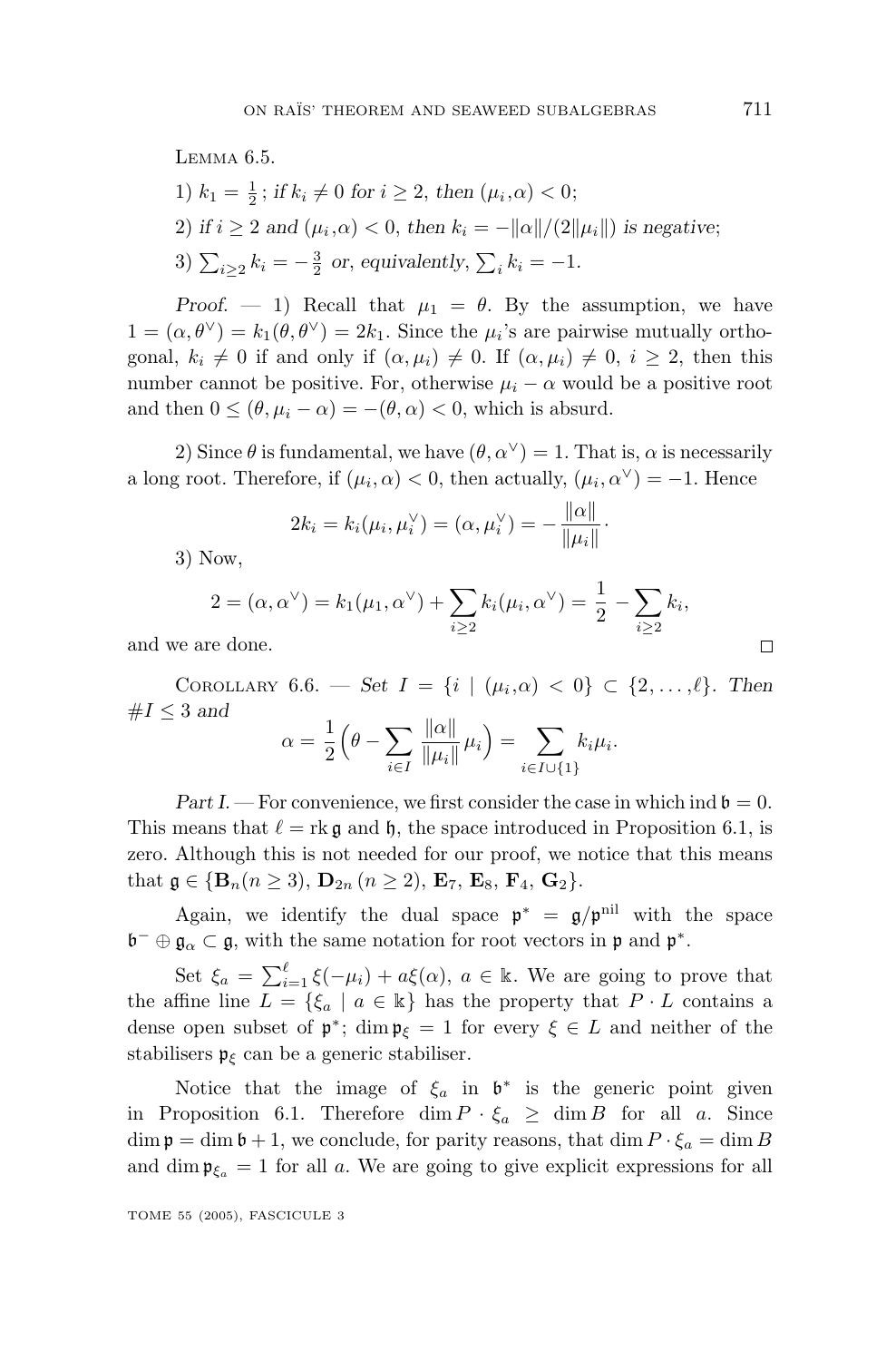these stationary subalgebras. To simplify the formulae, we assume that the root vectors in  $\mathfrak{p}^*$  are already fixed, but the explicit choice (normalisation) of vectors  $e(\gamma) \in \mathfrak{p}$  is still at our disposal. We use the notation of Corollary 6.6.

PROPOSITION 6.7. — *Under a suitable choice of root vectors*, *the one-dimensional space* p*ξ<sup>a</sup> is generated by*

$$
e_a = e(-\alpha) + \sum_{i \in I} e(\theta - \alpha - \mu_i) - a \sum_{i \in I \cup \{1\}} e(\mu_i)
$$
  
= 
$$
\sum_{i \in I \cup \{1\}} e(\theta - \alpha - \mu_i) - a \sum_{i \in I \cup \{1\}} e(\mu_i).
$$

*Proof.*  $-1$ ) We begin with the case  $a = 0$ . Computing the expression  $e_0 \cdot \xi_0$  we obtain

$$
\begin{split} \left(e(-\alpha) + \sum_{i \in I} e(\theta - \alpha - \mu_i)\right) \cdot \left(\sum_{i=1}^{\ell} \xi(-\mu_i)\right) \\ &= \sum_{i \in I} \left(e(-\alpha) \cdot \xi(-\mu_i) + e(\theta - \alpha - \mu_i) \cdot \xi(-\theta)\right) \\ &+ \left(\sum_{i \in I} e(\theta - \alpha - \mu_i)\right) \cdot \left(\sum_{i=2}^{\ell} \xi(-\mu_i)\right). \end{split}
$$

In the passage to the second row we used the fact that  $e(-\alpha) \cdot \xi(-\mu_i) \neq 0$ if and only if  $\alpha + \mu_i$  is a root, i.e.,  $i \in I$ . It is clear that under suitable choice of  $e(\gamma)$ 's each summand of the first sum in the second row can be made zero. As for the second sum, it is just equals zero. To see this, we show that  $\eta_{ij} := \theta - \alpha - \mu_i - \mu_j$  never belongs to  $\Delta^- \cup \{0\} \cup \{\alpha\}.$ Indeed,  $(\eta_{ij}, \theta^{\vee}) = 1$ . Hence  $\eta_{ij} \neq 0$ , and if it is a root, then it must be  $\alpha$ . But  $(\eta_{ij}, \alpha^{\vee}) = 1 - 2 + 1 - (\mu_j, \alpha) \neq 2$ , since  $\mu_j \neq \alpha$ . Hence  $\eta_{ij} \neq \alpha$ .

2) Now, we consider  $\xi_a$  with an arbitrary  $a \in \mathbb{k}$ . The root vectors  $e(\theta - \alpha - \mu_i), i \in I \cup \{1\}$ , are already chosen, but all other are still at our disposal. Computing the expression  $e_a \cdot \xi_a$  and using the fact that  $e_a \cdot \xi_a = 0$ , we obtain

(6.8) 
$$
(e_0 - a \sum_{i \in I \cup \{1\}} k_i e(\mu_i)) \cdot (\xi_0 + a \xi(\alpha))
$$
  
=  $ae_0 \cdot \xi(\alpha) - a \sum_{i \in I \cup \{1\}} e(\mu_i) \cdot \xi_0$   
=  $ae(-\alpha) \cdot \xi(\alpha) - a \sum_{i \in I \cup \{1\}} e(\mu_i) \cdot \xi(-\mu_i).$ 

ANNALES DE L'INSTITUT FOURIER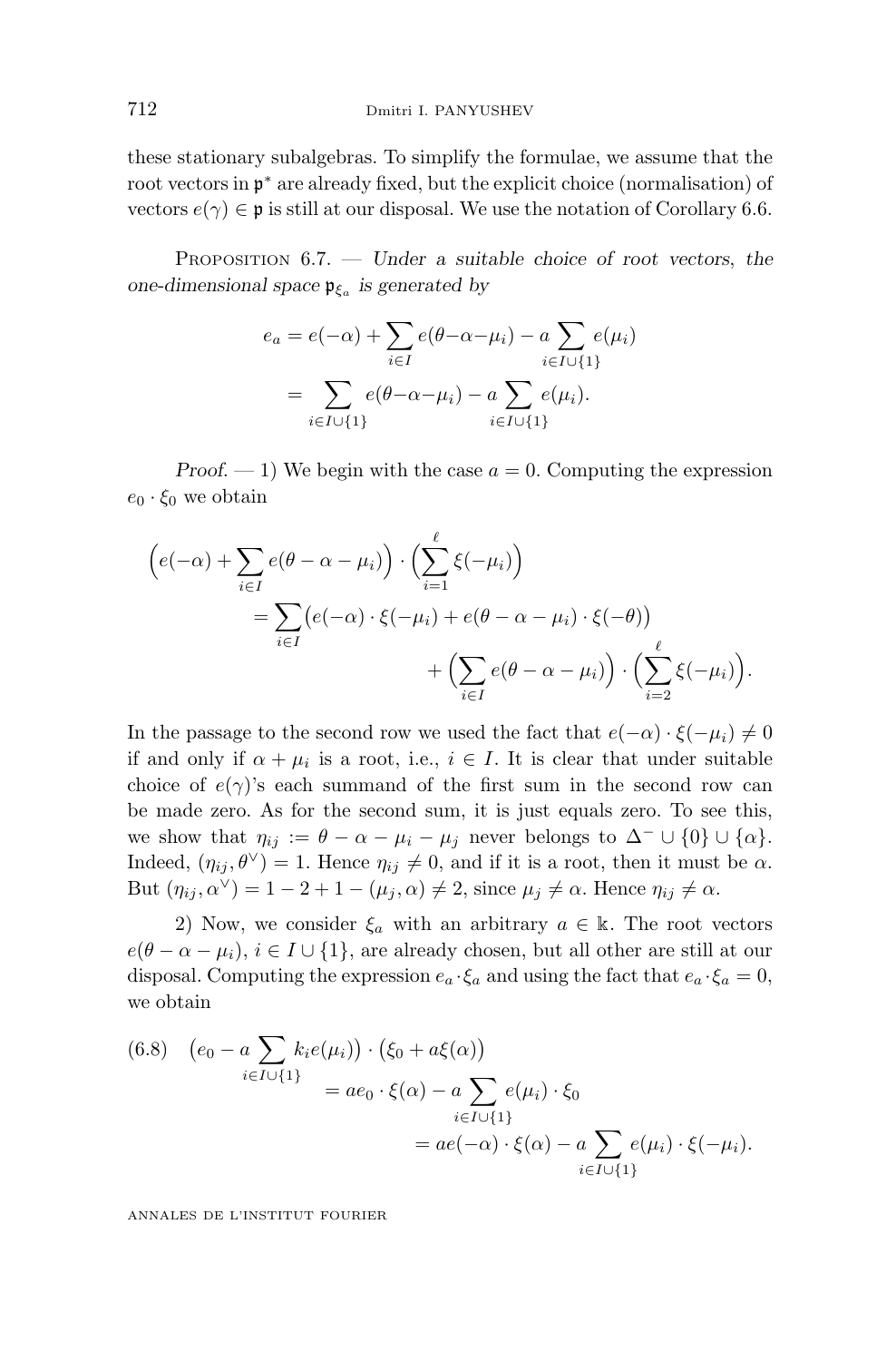It is easily seen that all other summands are equal to zero. For instance,  $e(\mu_i) \cdot \xi(\alpha) = 0$ , since  $\alpha + \mu_i$  is either not a root at all, or not a root of  $\mathfrak{p}^*$ . Also, for  $i \in I$  we have  $e(\theta - \alpha - \mu_i) \cdot \xi(\alpha) = 0$ , because  $\theta - \mu_i$  is not a root.

Now, the last expression in Equation (6.8) is a sum of elements lying in  $\mathfrak{t} \in \mathfrak{p}^*$ . Under the identification of  $\mathfrak{t}$  and  $\mathfrak{t}^*$ , we have  $e(-\alpha) \cdot \xi(\alpha)$ is proportional to  $\alpha$  and  $e(\mu_i) \cdot \xi(-\mu_i)$  is proportional to  $\mu_i$ . Since, by Corollary 6.6,  $\alpha$  lies in the Q-span of  $\{\mu_i \mid i \in \{1\} \cup I\}$ , we may choose the  $e(\mu_i)$ 's such that these summands will cancel out.

This completes the proof of the proposition.

PROPOSITION 6.9. — *For any*  $a \in \mathbb{k}$ , *the algebra*  $\mathfrak{p}_{\xi_a}$  *cannot be a generic stationary subalgebra for the coadjoint representation* (*P* : p<sup>∗</sup>)*.*

*Proof.* — Let us show that there us an  $h \in \mathfrak{t}$  such that  $[h, e_a] = e_a$ . (One and the same element for all  $e_a$ 's.) Choose any  $h \in \mathfrak{t}$  subject to the requirement that  $\mu_i(h) = 1$  for  $i \in \{1\} \cup I$ . It then follows from Lemma 6.5, 3) that  $-\alpha(h) = 1$  as well. Hence  $(\theta - \alpha - \mu_i)(h) = 1$ , too. But this exactly means that  $[h, e_a] = e_a$ .

Thus,  $[\mathfrak{p}, \mathfrak{p}_{\xi_a}] \cap \mathfrak{p}_{\xi_a} \neq 0$  for each *a*. By [12, Cor. 1.8 (i)], this means that  $\mathfrak{p}_{\xi_a}$  cannot be a generic stationary subalgebra.<sup>(1)</sup>  $\Box$ 

LEMMA  $6.10.$  — *The set*  $P \cdot L$  *is dense in*  $\mathfrak{p}^*$ *.* 

*Proof*. — It is a standard exercise in Invariant Theory (cf. [2, Lemma 1] and [14, Thm 7.3]). We have the natural morphism  $\phi: P \times L \to \mathfrak{p}^*$ ,  $(p,\xi_a) \mapsto p \cdot \xi_a$ . It suffices to prove that the differential of  $\phi$  is onto at some point. As such a point, we take  $z = (1_P, \xi_0)$ , where  $1_P$  is the unit of the group *P*. Then  $d\phi_z(\mathfrak{p}, \Bbbk\xi(\alpha)) = \mathfrak{p} \cdot \xi_0 + \Bbbk\xi(\alpha)$ . Here  $\mathfrak{p} \cdot \xi_0$  is a subspace of codimension one in  $\mathfrak{p}^*$ . Since  $\mathfrak{p} \cdot \xi_0$  is the annihilator of  $\mathfrak{p}_{\xi_0} = \mathbb{k}e_0$ , it follows from Proposition 6.7 that the line  $\Bbbk\xi(\alpha)$  is not contained in  $\mathfrak{p} \cdot \xi_0$ .  $\Box$ 

Now, combining Proposition 6.9 and Lemma 6.10, we complete the proof of Theorem 6.3 in case, where ind  $\mathfrak{b} = 0$ .

*Part II.* — In general, the argument does not essentially change. Now, we have the vector space  $\mathfrak{h} \subset \mathfrak{t}$  of dimension  $d := \text{rk } \mathfrak{g} - \ell$ , and we set

$$
L = \left\{ \xi_0 + x + a\xi(\alpha) \mid x \in \mathfrak{h}, a \in \mathbb{k} \right\} \subset \mathfrak{p}^*.
$$

 $\Box$ 

 $(1)$  A non-algebraic proof of this criterion was given in [3]. The result also immediately follows from Elashvili's lemma [2, Lemma 1]. Actually, considerable part of [12] consists in providing alonger proof of Elashvili's result.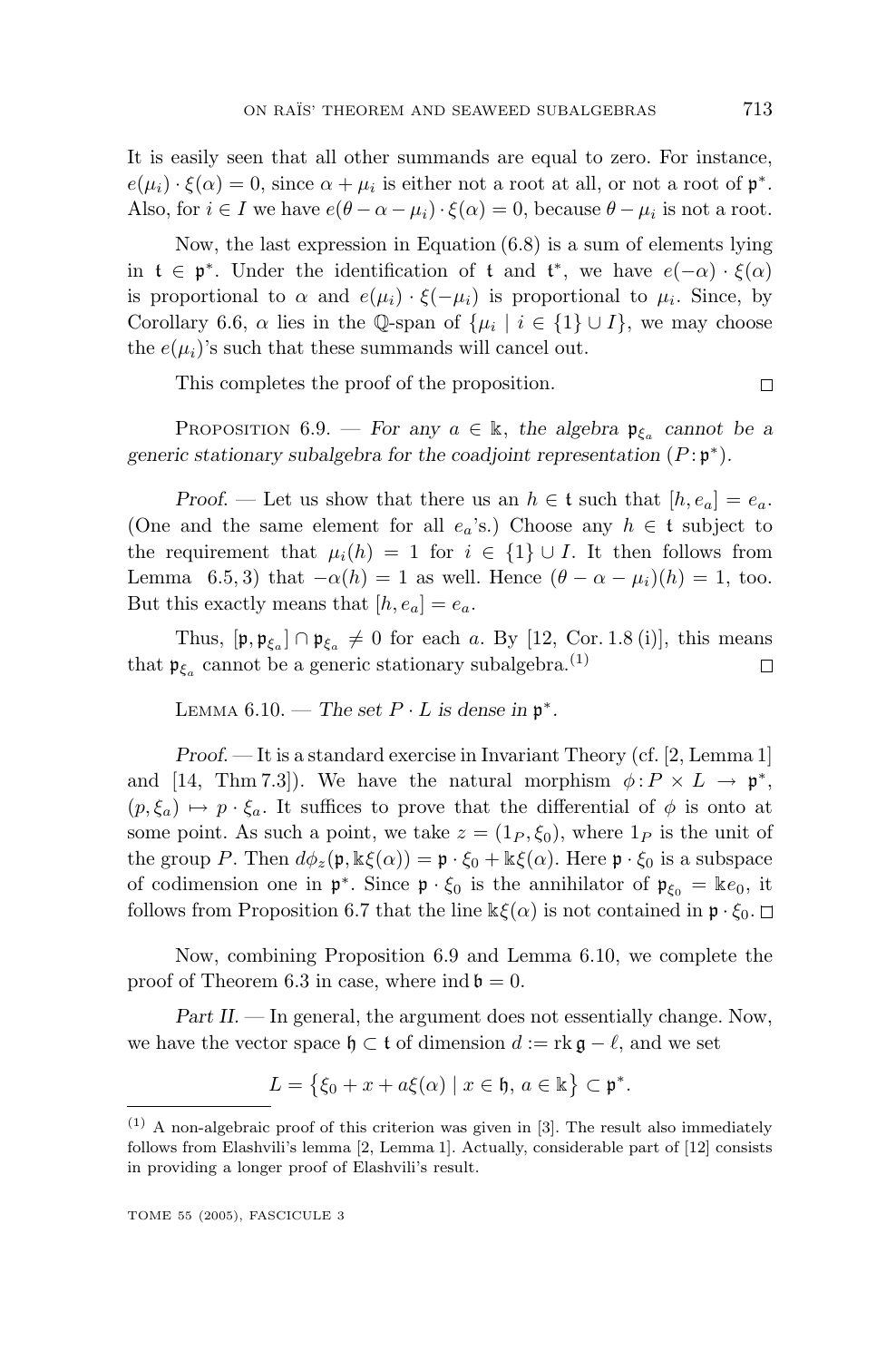It is an affine space of dimension  $d + 1$ . By Proposition 6.1, the projection p<sup>∗</sup> → b<sup>∗</sup> takes all points of *L* to generic points of b∗. Hence, for any *ξ* ∈ *L* we have dim  $\mathfrak{p} \cdot \xi \geq \dim \mathfrak{b} - \dim \mathfrak{h}$ , i.e.,  $\dim \mathfrak{p}_{\xi} \leq \dim \mathfrak{h} + 1$ . On the other hand, we have

PROPOSITION 6.11. — *For any*  $\xi = \xi_0 + x + a\xi(\alpha) \in L$ , we have  $\mathfrak{p}_{\varepsilon}$  ⊃  $\mathfrak{h} \oplus \mathbb{k} e_a$ *.* 

The proof of Proposition 6.7 goes through verbatim in this situation, since all the roots involved are orthogonal to h. Thus, we actually have an equality in the last proposition. Then we prove in the same fashion that  $P \cdot L$  is dense in  $\mathfrak{p}^*$  and neither of  $\mathfrak{p}_{\xi}, \xi \in L$ , can be a generic stabiliser.

Thus, Theorem 6.3 is proved.

#### **BIBLIOGRAPHY**

- [1] А.А. АРХАНГЕЛьСКИЙ, Вполне интегрируемые гамильтоновы системы на группе треугольных матриц, Матем. Сборник, 108 (1979), 134-142; English transl. A.A. Arhangel'skii, Completely integrable Hamiltonian systems on the group of triangular matrices, Math. USSR-Sb., 36 (1980), 127–134.
- [2] А.Г. Элашвили, Канонический вид и стационарные подалгебры точек общего положения для простых линейных групп Ли, Функц. Анал. Прилож., 6 (1972), 51–62; English transl. A.G. Elashvili, Canonical form and stationary subalgebras of points of general position for simple linear Lie groups, Funct. Anal. Appl., 6 (1972), 44–53.
- [3] Y. KOSMANN, S. STERNBERG, Conjugaison des sous-algèbres d'isotropie, C. R. Acad. Sci. Paris. Sér. A, 279 (1974), 777-779.
- [4] M.I. GEKHTMAN, M.Z. SHAPIRO, Noncommutative and commutative integrability of generic Toda flows in simple Lie algebras, Comm. Pure Appl. Math., 52 (1999), 53–84.
- [5] V. DERGACHEV, A.A. KIRILLOV, Index of Lie algebras of seaweed type, J. Lie Theory, 10 (2000), 331–343.
- [6] A. DVORSKY, Index of parabolic and seaweed subalgebras of so*n*, Lin. Alg. Appl., 374 (2003), 127–142.
- [7] A. JOSEPH, A preparation theorem for the prime spectrum of a semisimple Lie algebra, J. Alg., 48 (1977), 241–289.
- [8] D. PANYUSHEV, Inductive formulas for the index of seaweed Lie algebras, Moscow Math. J., 1 (2001), 221–241.
- [9] D. PANYUSHEV, The index of a Lie algebra, the centralizer of a nilpotent element, and the normalizer of the centralizer, Math. Proc. Camb. Phil. Soc., 134 (2003), 41–59.
- [10] M. RA¨IS, L'indice des produits semi-directs E ×*<sup>ρ</sup>* g, C.R. Acad. Sc. Paris, Ser. A, 287 (1978), 195–197.

ANNALES DE L'INSTITUT FOURIER

Ω